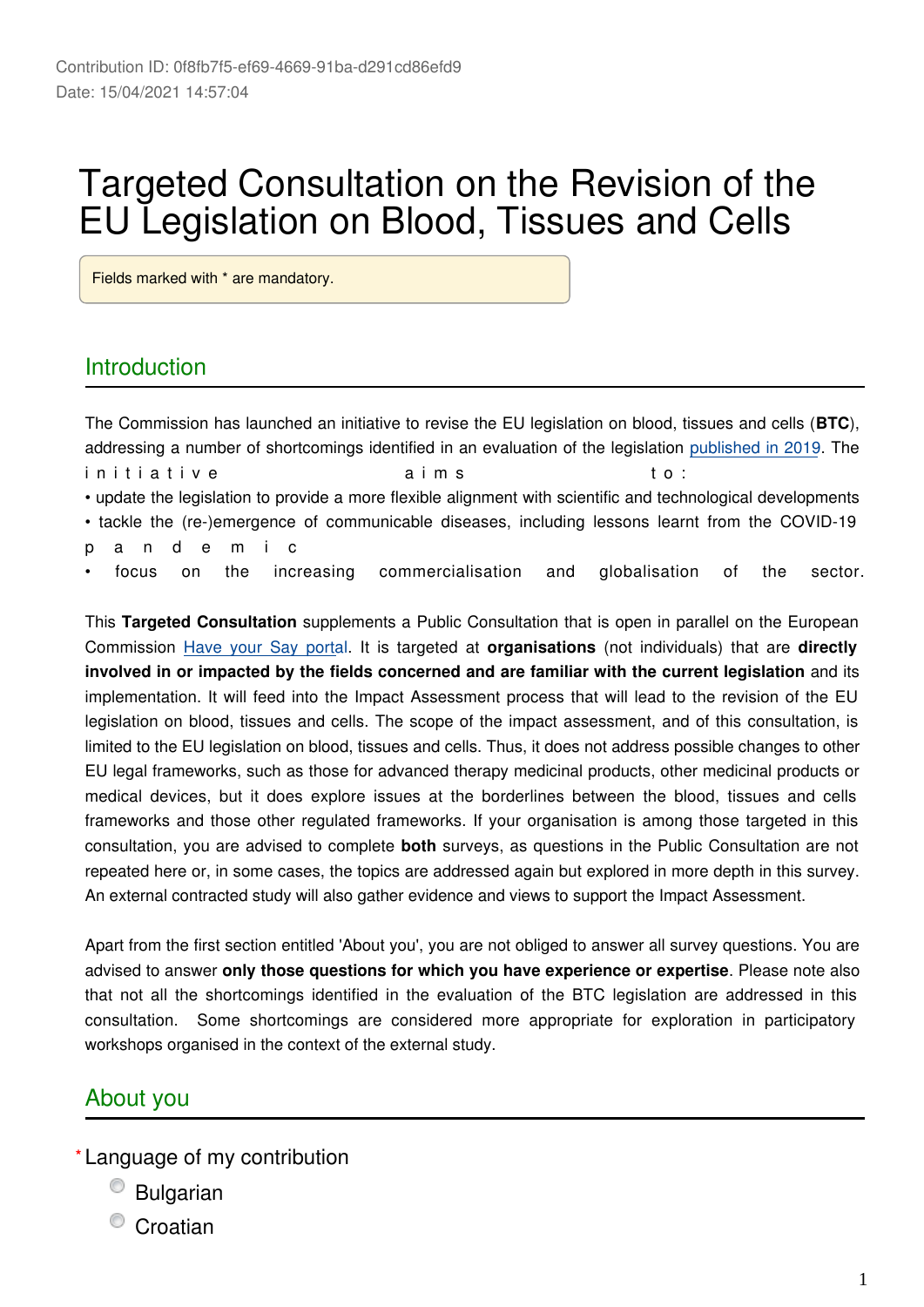- <sup>©</sup> Czech
- <sup>O</sup> Danish
- <sup>O</sup> Dutch
- <sup>o</sup> English
- <sup>t</sup> Estonian
- Finnish
- <sup>©</sup> French
- <sup>O</sup> German
- <sup>O</sup> Greek
- Hungarian
- $\bullet$  Irish
- $\bullet$  Italian
- C Latvian
- Lithuanian
- Maltese
- $\bullet$  Polish
- <sup>●</sup> Portuguese
- Romanian
- <sup>O</sup> Slovak
- <sup>O</sup> Slovenian
- <sup>O</sup> Spanish
- <sup>O</sup> Swedish

### Organisation name **\***

*255 character(s) maximum*

EFPIA (European Federation of Pharmaceutical Industries and Associations)

### Organisation scope **\***

- <sup>o</sup> International
- <sup>O</sup> Local
- National
- Regional
- Organisation size **\***
	- $\bullet$  Micro (1 to 9 employees)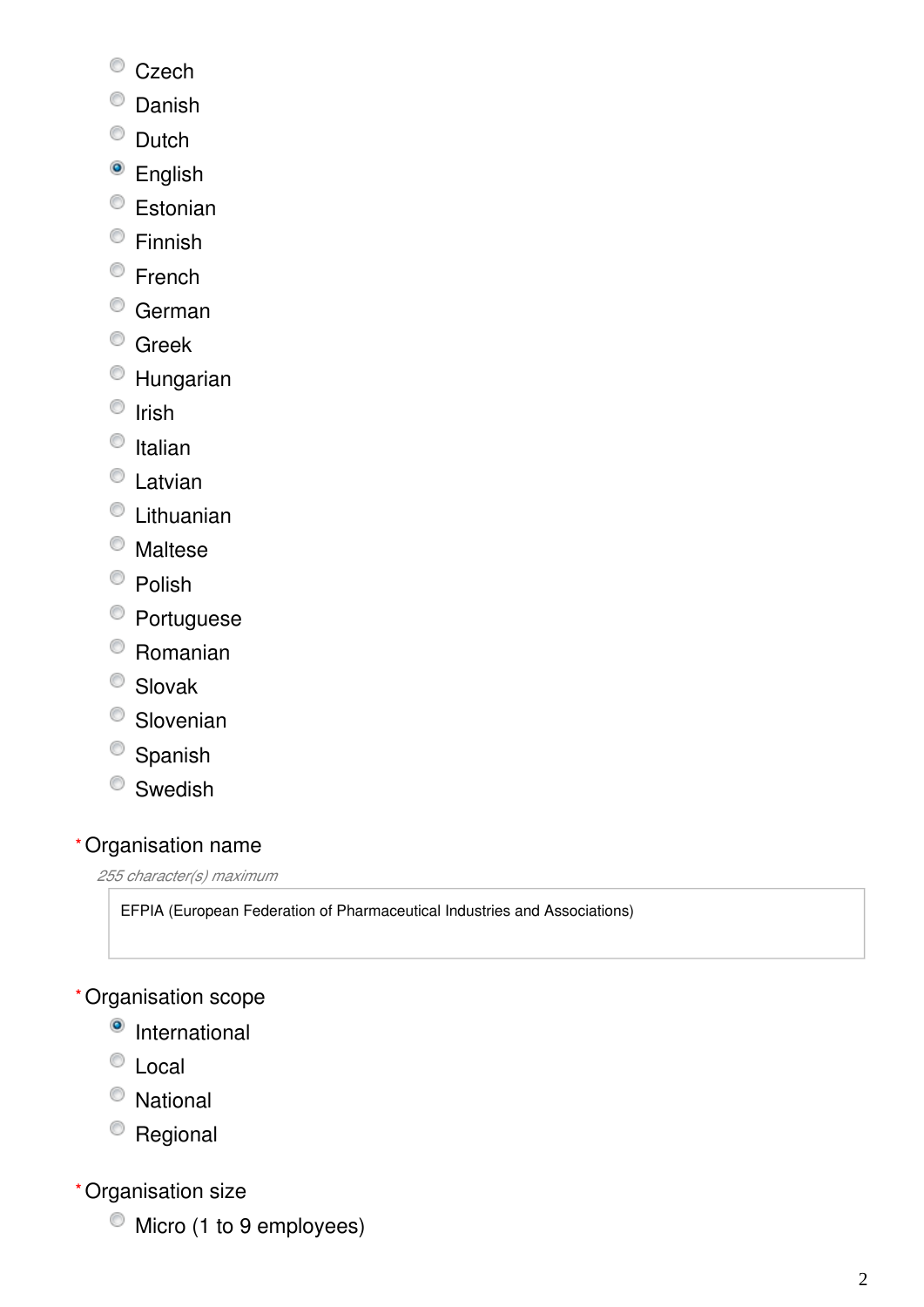- Small (10 to 49 employees)
- $^{\circ}$  Medium (50 to 249 employees)
- C Large (250 or more)

### Transparency register number (if applicable)

#### *255 character(s) maximum*

Check if your organisation is on the [transparency register](http://ec.europa.eu/transparencyregister/public/homePage.do?redir=false&locale=en). It's a voluntary database for organisations seeking to influence EU decision-making.

38526121292-88

Which of the following best describes the work of your organisation?

- <sup>©</sup> Blood collection and/or blood banking
- Plasma collection for manufacture of medicinal products
- Tissue or cell donation or banking for transplantation
- Tissue or cell donation or banking for assisted reproduction
- Transfusion of blood and blood components
- Clinical application of tissues or cells transplantation
- Clinical application of tissues or cells assisted reproduction
- Government oversight of blood or tissue establishments (inspection, authorisation, vigilance)
- $^{\circ}$  Medical ethics
- <sup>O</sup> Standards setting
- $\bullet$  Pharmaceutical industry plasma derived medicinal products
- Pharmaceutical industry other BTC derived medicinal products
- Non-industrial developers of blood, tissue or cell based medicinal products
- <sup>©</sup> Representation of donors of blood, tissues or cells
- Representation of patients treated with blood tissues or cells or products manufactured from them
- Government oversight of medicinal products
- Government oversight of medical devices
- $\bullet$  Research using blood, tissues or cells
- $\degree$  Other field relevant to this consultation

### Country where the organisation is based or where it has its main office **\***

Please add your country of origin, or that of your organisation.

| Afghanistan | C Djibouti | $\circ$ Liby |
|-------------|------------|--------------|
|-------------|------------|--------------|

va $\qquad \qquad \circ$  Saint Martin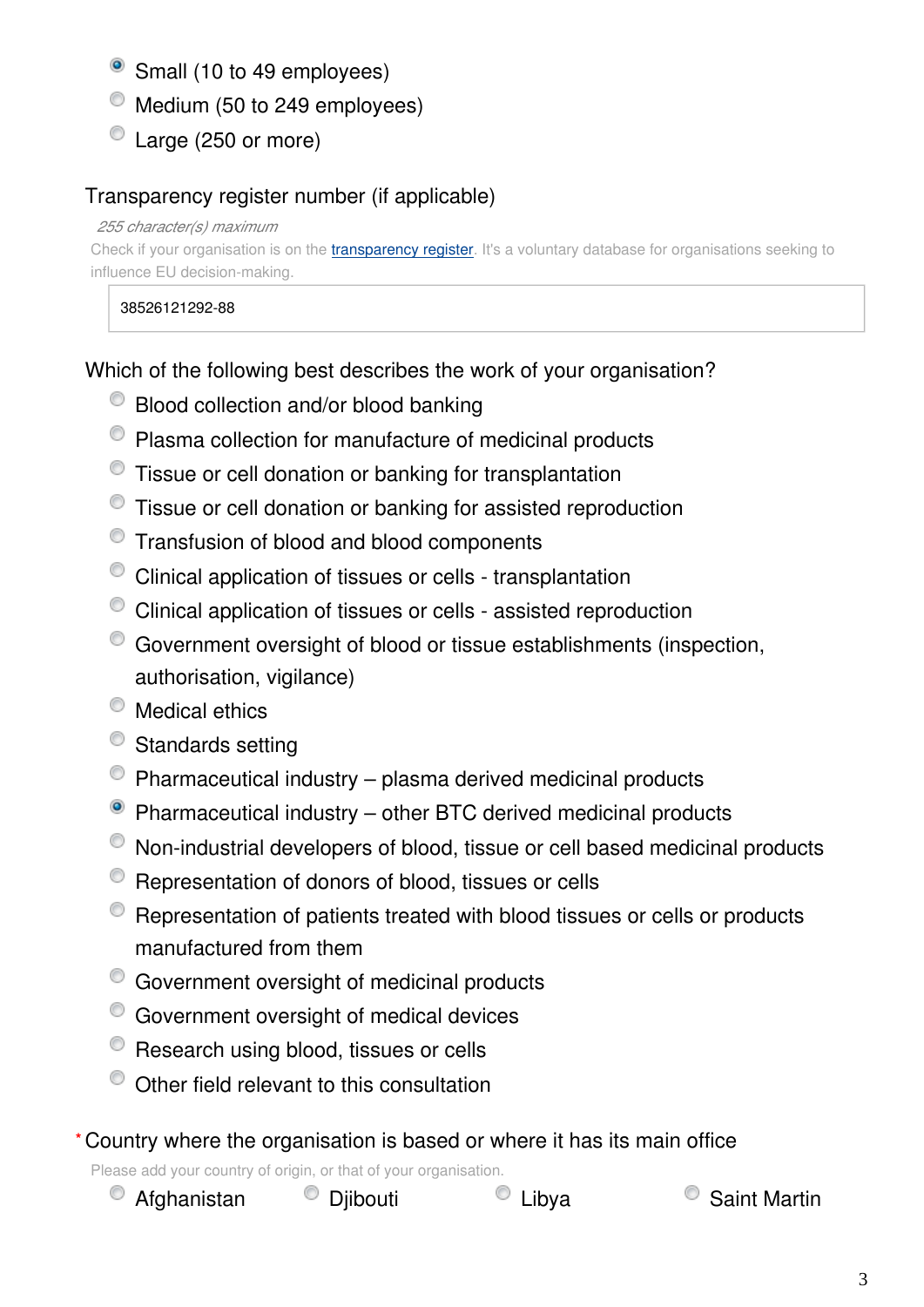| Åland Islands   | Dominica                | Liechtenstein       | <b>Saint Pierre</b><br>and Miquelon           |
|-----------------|-------------------------|---------------------|-----------------------------------------------|
| Albania         | Dominican<br>Republic   | Lithuania           | <b>Saint Vincent</b><br>and the<br>Grenadines |
| Algeria         | Ecuador                 | Luxembourg          | Samoa                                         |
| American        | Egypt                   | Macau               | San Marino                                    |
| Samoa           |                         |                     |                                               |
| Andorra         | El Salvador             | Madagascar          | São Tomé and<br>Príncipe                      |
| Angola          | Equatorial              | Malawi              | Saudi Arabia                                  |
|                 | Guinea                  |                     |                                               |
| Anguilla        | Eritrea                 | Malaysia            | Senegal                                       |
| Antarctica      | Estonia                 | <b>Maldives</b>     | Serbia                                        |
| Antigua and     | Eswatini                | Mali                | Seychelles                                    |
| <b>Barbuda</b>  |                         |                     |                                               |
| Argentina       | Ethiopia                | Malta               | Sierra Leone                                  |
| Armenia         | <b>Falkland Islands</b> | Marshall<br>Islands | Singapore                                     |
| Aruba           | <b>Faroe Islands</b>    | Martinique          | <b>Sint Maarten</b>                           |
| Australia       | Fiji                    | Mauritania          | Slovakia                                      |
| Austria         | Finland                 | <b>Mauritius</b>    | Slovenia                                      |
| Azerbaijan      | France                  | Mayotte             | Solomon                                       |
|                 |                         |                     | Islands                                       |
| <b>Bahamas</b>  | <b>French Guiana</b>    | Mexico              | Somalia                                       |
| <b>Bahrain</b>  | French                  | Micronesia          | South Africa                                  |
|                 | Polynesia               |                     |                                               |
| Bangladesh      | O<br>French             | Moldova             | South Georgia                                 |
|                 | Southern and            |                     | and the South                                 |
|                 | <b>Antarctic Lands</b>  |                     | Sandwich                                      |
|                 |                         |                     | <b>Islands</b>                                |
| <b>Barbados</b> | Gabon                   | Monaco              | South Korea                                   |
| <b>Belarus</b>  | Georgia                 | Mongolia            | South Sudan                                   |
| <b>Belgium</b>  | Germany                 | Montenegro          | Spain                                         |
| <b>Belize</b>   | Ghana                   | Montserrat          | Sri Lanka                                     |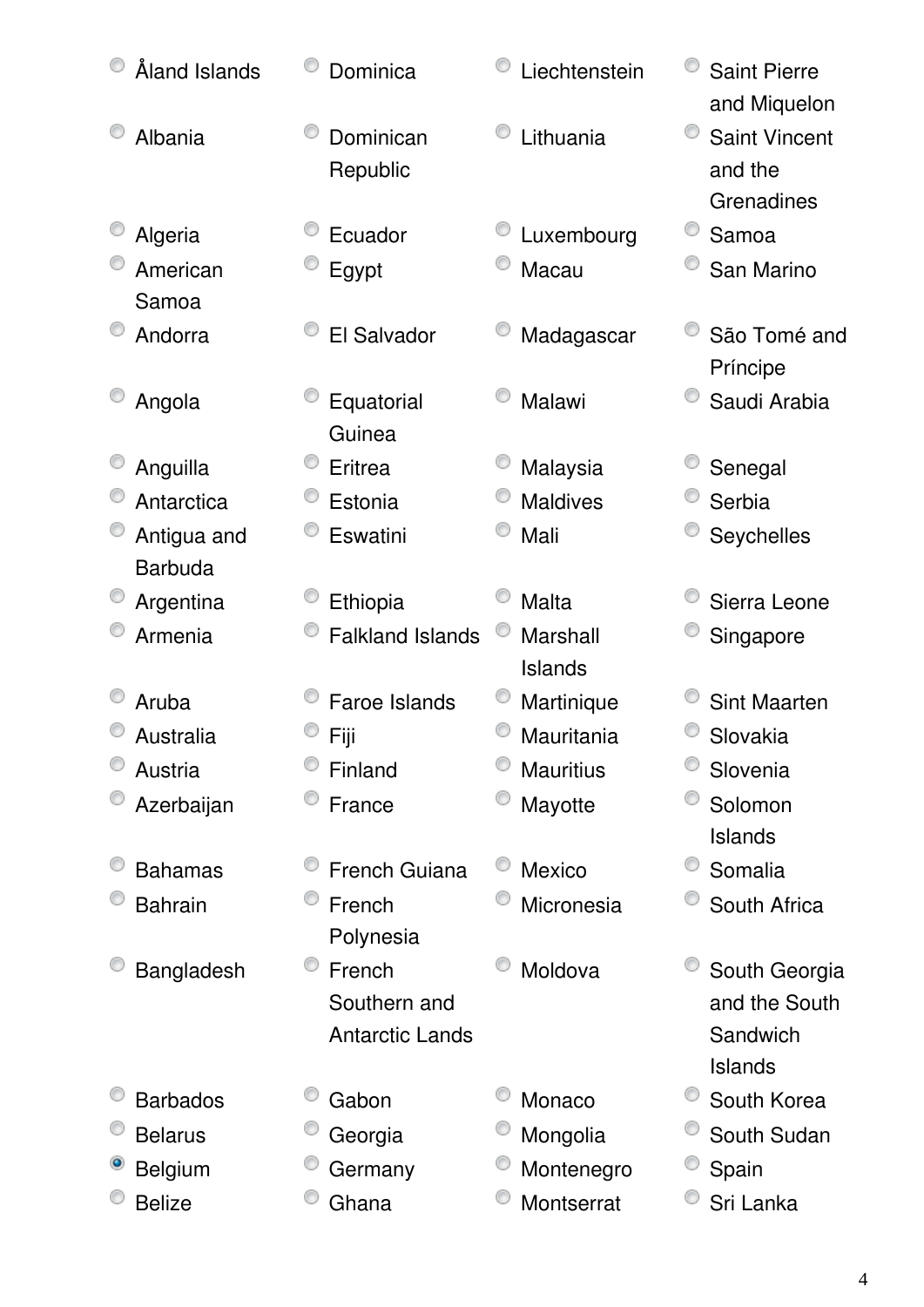| <b>Benin</b>           | Gibraltar           | Morocco            | Sudan               |
|------------------------|---------------------|--------------------|---------------------|
| <b>Bermuda</b>         | Greece              | Mozambique         | Suriname            |
| <b>Bhutan</b>          | Greenland           | Myanmar            | Svalbard and        |
|                        |                     | /Burma             | Jan Mayen           |
| <b>Bolivia</b>         | Grenada             | Namibia            | Sweden              |
| <b>Bonaire Saint</b>   | Guadeloupe          | Nauru              | Switzerland         |
| Eustatius and          |                     |                    |                     |
| Saba                   |                     |                    |                     |
| Bosnia and             | Guam                | Nepal              | Syria               |
| Herzegovina            |                     |                    |                     |
| <b>Botswana</b>        | Guatemala           | <b>Netherlands</b> | Taiwan              |
| <b>Bouvet Island</b>   | Guernsey            | New Caledonia      | Tajikistan          |
| <b>Brazil</b>          | Guinea              | New Zealand        | Tanzania            |
| <b>British Indian</b>  | Guinea-Bissau       | Nicaragua          | Thailand            |
| <b>Ocean Territory</b> |                     |                    |                     |
| <b>British Virgin</b>  | Guyana              | Niger              | The Gambia          |
| Islands                |                     |                    |                     |
| <b>Brunei</b>          | Haiti               | Nigeria            | <b>Timor-Leste</b>  |
| <b>Bulgaria</b>        | <b>Heard Island</b> | <b>Niue</b>        | <b>Togo</b>         |
|                        | and McDonald        |                    |                     |
|                        | Islands             |                    |                     |
| <b>Burkina Faso</b>    | Honduras            | Norfolk Island     | <b>Tokelau</b>      |
| <b>Burundi</b>         | Hong Kong           | Northern           | Tonga               |
|                        |                     | Mariana Islands    |                     |
| Cambodia               | Hungary             | North Korea        | <b>Trinidad and</b> |
|                        |                     |                    | Tobago              |
| Cameroon               | Iceland             | <b>North</b>       | Tunisia             |
|                        |                     | Macedonia          |                     |
| Canada                 | India               | Norway             | <b>Turkey</b>       |
| Cape Verde             | Indonesia           | Oman               | Turkmenistan        |
| Cayman Islands         | Iran                | Pakistan           | Turks and           |
|                        |                     |                    | Caicos Islands      |
| <b>Central African</b> | Iraq                | Palau              | Tuvalu              |
| Republic               |                     |                    |                     |
| Chad                   | Ireland             | Palestine          | Uganda              |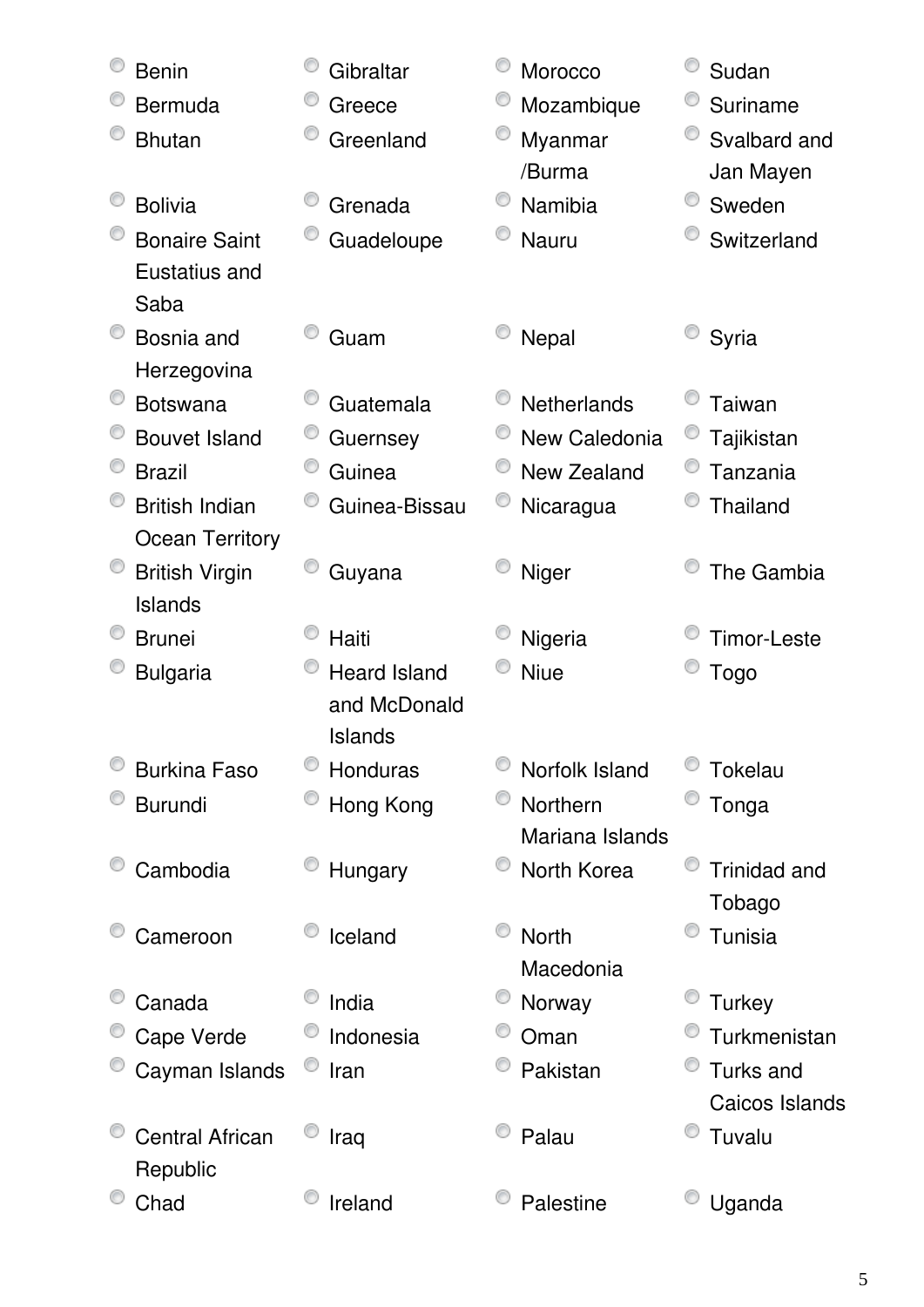| Chile             | Isle of Man   | Panama                  | <b>Ukraine</b>       |
|-------------------|---------------|-------------------------|----------------------|
| China             | <b>Israel</b> | Papua New               | <b>United Arab</b>   |
|                   |               | Guinea                  | <b>Emirates</b>      |
| Christmas         | Italy         | Paraguay                | United               |
| Island            |               |                         | Kingdom              |
| Clipperton        | Jamaica       | Peru                    | <b>United States</b> |
| Cocos (Keeling)   | Japan         | Philippines             | <b>United States</b> |
| <b>Islands</b>    |               |                         | Minor Outlying       |
|                   |               |                         | Islands              |
| Colombia          | Jersey        | <b>Pitcairn Islands</b> | Uruguay              |
| Comoros           | Jordan        | Poland                  | <b>US Virgin</b>     |
|                   |               |                         | Islands              |
| Congo             | Kazakhstan    | Portugal                | <b>Uzbekistan</b>    |
| Cook Islands      | Kenya         | <b>Puerto Rico</b>      | Vanuatu              |
| Costa Rica        | Kiribati      | Qatar                   | <b>Vatican City</b>  |
| Côte d'Ivoire     | Kosovo        | Réunion                 | Venezuela            |
| Croatia           | Kuwait        | Romania                 | Vietnam              |
| Cuba              | Kyrgyzstan    | Russia                  | <b>Wallis and</b>    |
|                   |               |                         | Futuna               |
| Curaçao           | Laos          | Rwanda                  | Western              |
|                   |               |                         | Sahara               |
| Cyprus            | Latvia        | Saint                   | Yemen                |
|                   |               | Barthélemy              |                      |
| Czechia           | Lebanon       | Saint Helena            | Zambia               |
|                   |               | Ascension and           |                      |
|                   |               | Tristan da              |                      |
|                   |               | Cunha                   |                      |
| Democratic        | Lesotho       | Saint Kitts and         | Zimbabwe             |
| Republic of the   |               | <b>Nevis</b>            |                      |
| Congo             |               |                         |                      |
| <b>Denmark</b>    | Liberia       | Saint Lucia             |                      |
| * Your first name |               |                         |                      |
| Andreea           |               |                         |                      |
|                   |               |                         |                      |

Your family name **\***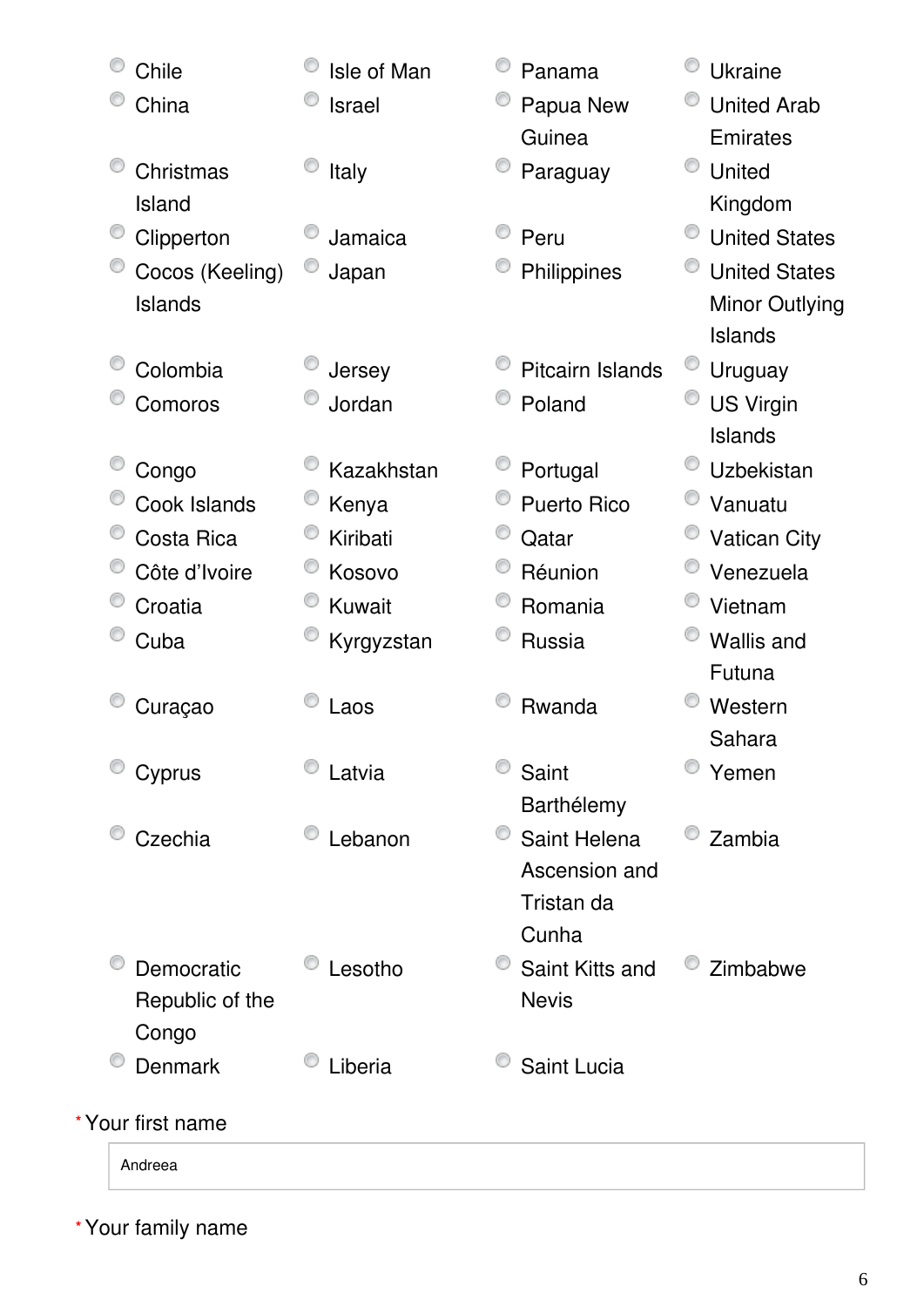#### Email **\***

andreea.iordache@efpia.eu

Do you wish to be informed regarding further Commission events or publications related to this topic?

- Please keep me informed regarding the BTC revision process
- Do **not** use this email address to contact me except for confirmation of my submission to this consultation

The Commission will publish all contributions to this targeted consultation. You can choose whether you would prefer to have your details published or to remain anonymous when your contribution is published. **Fo r the purpose of transparency, the country of origin, organisation name and size, and its transparency register number, are always published. Your e-mail address will never be published.** Opt in to select the privacy option that best suits you.

#### **Contribution publication privacy settings \***

The Commission will publish the responses to this public consultation. You can choose whether you would like your details to be made public or to remain anonymous.

### **Anonymous**

The name of your organisation, the field(s) that your organisation works in, the country where your organisation is based and your contribution will be published as received. Your personal name will not be published. Please do not include any personal data in the contribution itself.

### <sup>o</sup> Public

Your name, the name of your organisation, the field(s) that your organisation works in, the country where your organisation is based and your contribution will be published as received. Please do not include any personal data in the contribution itself.

 $\blacksquare$  I agree with the [personal data protection provisions](https://ec.europa.eu/info/law/better-regulation/specific-privacy-statement)

## **SECTION A**

Keeping EU technical requirements up to date with scientific and medical knowledge and practice

**The BTC evaluation showed that, over time, many new substances of human origin being used in patients do not fall within the scope of the BTC legislation. Some fall wholly or partially under other**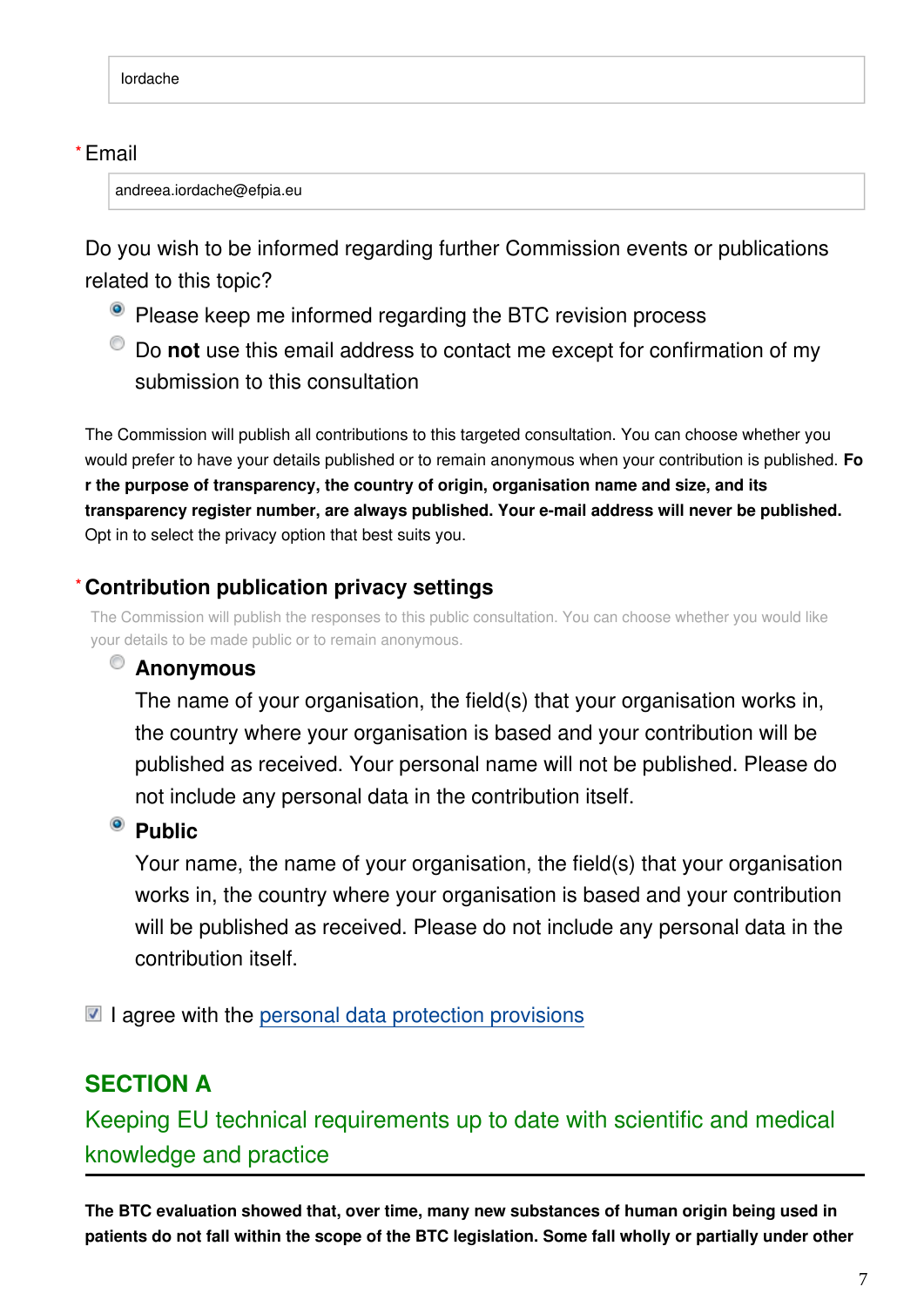**frameworks nationally and some are unregulated at the EU level. These substances do not meet the defined scope and definitions of the basic acts for blood and for tissues and cells. Please note that this section does not address those substances that might border or fall under other frameworks (medicinal products or medical devices). Such borderline substances are addressed below in the innovation section.**

Q1 Should the scope and/or definitions of the revised legislation be drafted to include any of the following?

|                                                                                                                 | $No -$<br>exclude<br>from the<br>scope of<br>BTC<br>legislation | Include donation,<br>procurement<br>/collection and<br>testing only in the<br><b>BTC</b> scope | Include all steps<br>up to clinical use<br>and vigilance in<br>the BTC scope | No<br>answer |
|-----------------------------------------------------------------------------------------------------------------|-----------------------------------------------------------------|------------------------------------------------------------------------------------------------|------------------------------------------------------------------------------|--------------|
| Blood used for clinical<br>purposes other than<br>transfusion (e.g. platelet rich<br>plasma or serum eye drops) |                                                                 | $\bullet$                                                                                      |                                                                              |              |
| Blood, tissues or cells used<br>for non-clinical research or<br>teaching                                        |                                                                 |                                                                                                |                                                                              |              |
| Other                                                                                                           | ۵                                                               |                                                                                                |                                                                              |              |

### You selected 'Other'. Please describe

*1000 character(s) maximum*

The legislation aims to cover the use of human tissues for human application and for research.Companies established internal rules and guidance for use of human tissues in research accounting for the regulations governing the use of such material. The legislation would benefit from limiting its scope to the human application of those defined human tissues. The emphasize aims to harmonize established framework for BTC with less stringent requirements if applied for non-clinical research and teaching purpose. Revision of the BTC legislation should clearly exclude cells and tissues when substantially manipulated or when used in a different essential function as they are already regulated as ATMP.ATMP quality, safety and efficacy requirements are already defined in Regulation 1394/2007 and connected Directives and European guidance prepared by experts from all member states at EMA, according to the highest principles of public health protection, ensuring EU and global harmonisation.

Q2 Should the legislation include in its scope substances of human origin that do not meet the definitions of blood, tissues or cells (e.g. breast milk or intestinal microbiota) but are applied to patients?

- Yes
- $\circ$  No
- <sup>o</sup> No answer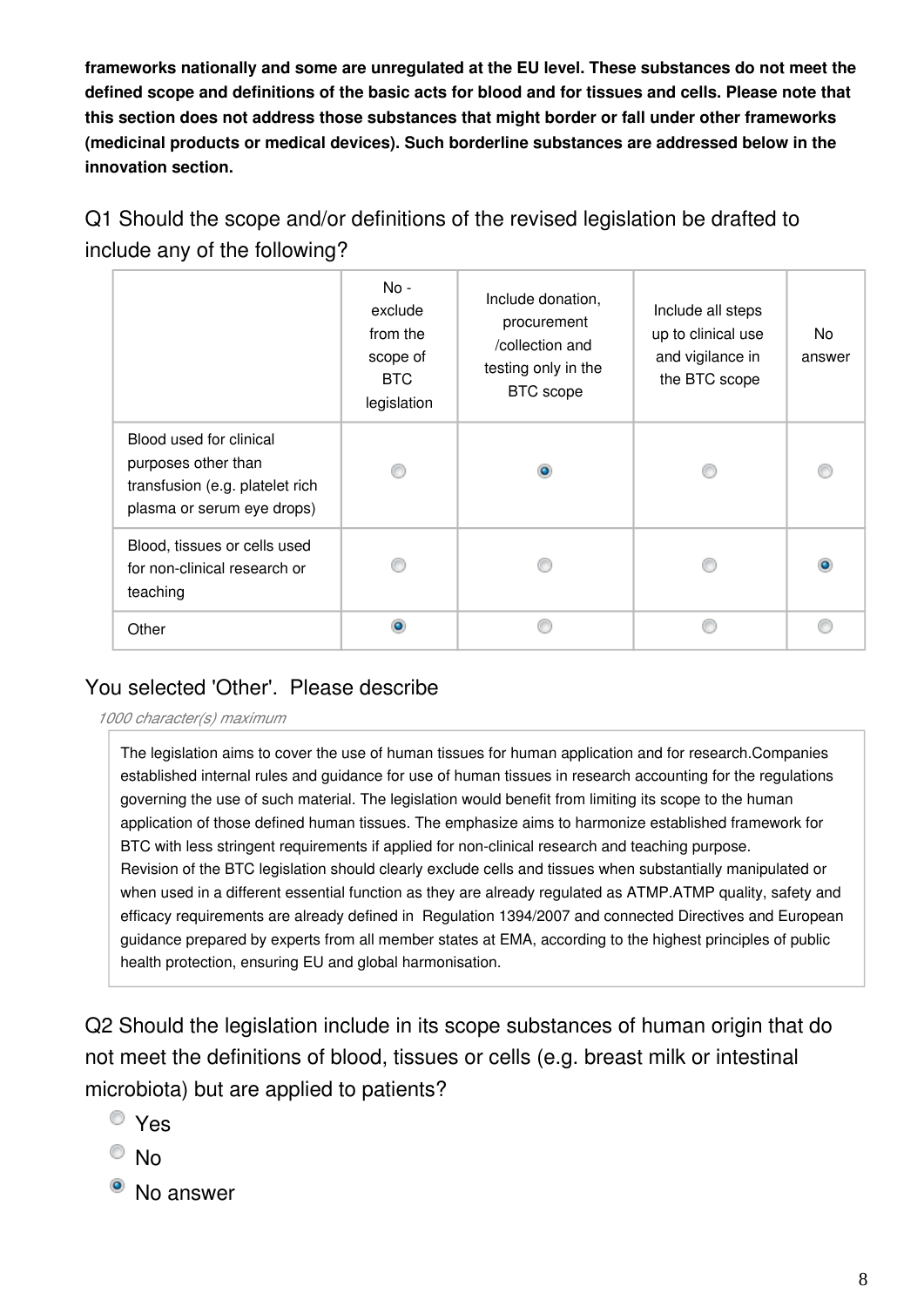Q3 If you have further comments on the extension of the BTC scope to substances not currently included (apart from substances that border other frameworks such as advanced therapy medicinal products or medical devices), please enter them here.

*1000 character(s) maximum*

Q4 The European Commission has [proposed](https://ec.europa.eu/info/law/better-regulation/have-your-say/initiatives/12794-Proposal-for-a-Regulation-establishing-a-European-Centre-for-Disease-Prevention-and-Control-ECDC-) reinforcing the mandate of ECDC, including a role in routine surveillance of communicable disease test results among BTC donors in the EU. Do you have comments on this proposal?

*1000 character(s) maximum*

We believe that the ECDC could have a strong role to play in monitoring and routine reporting of sufficiency data and recommending various options such as the implementation of Patient Blood Management to best manage existing supplies. ECDC could also monitor how Member States are implementing PBM practices.

### Q5 Should scope and technical quality and safety rules differ for different types of **d onation settings**?

|                                                                         | Exclude<br>from<br>scope | Include with<br>lighter<br>requirements<br>compared to<br>unrelated<br>allogeneic | Include with the same<br>requirements as<br>allogeneic unrelated<br>settings compared to<br>unrelated allogeneic | No.<br>answer |
|-------------------------------------------------------------------------|--------------------------|-----------------------------------------------------------------------------------|------------------------------------------------------------------------------------------------------------------|---------------|
| Autologous BTC not<br>processed or stored (used<br>immediately)         | ⋒                        |                                                                                   | Œ                                                                                                                |               |
| Autologous BTC processed<br>but not stored (used almost<br>immediately) |                          |                                                                                   | œ                                                                                                                |               |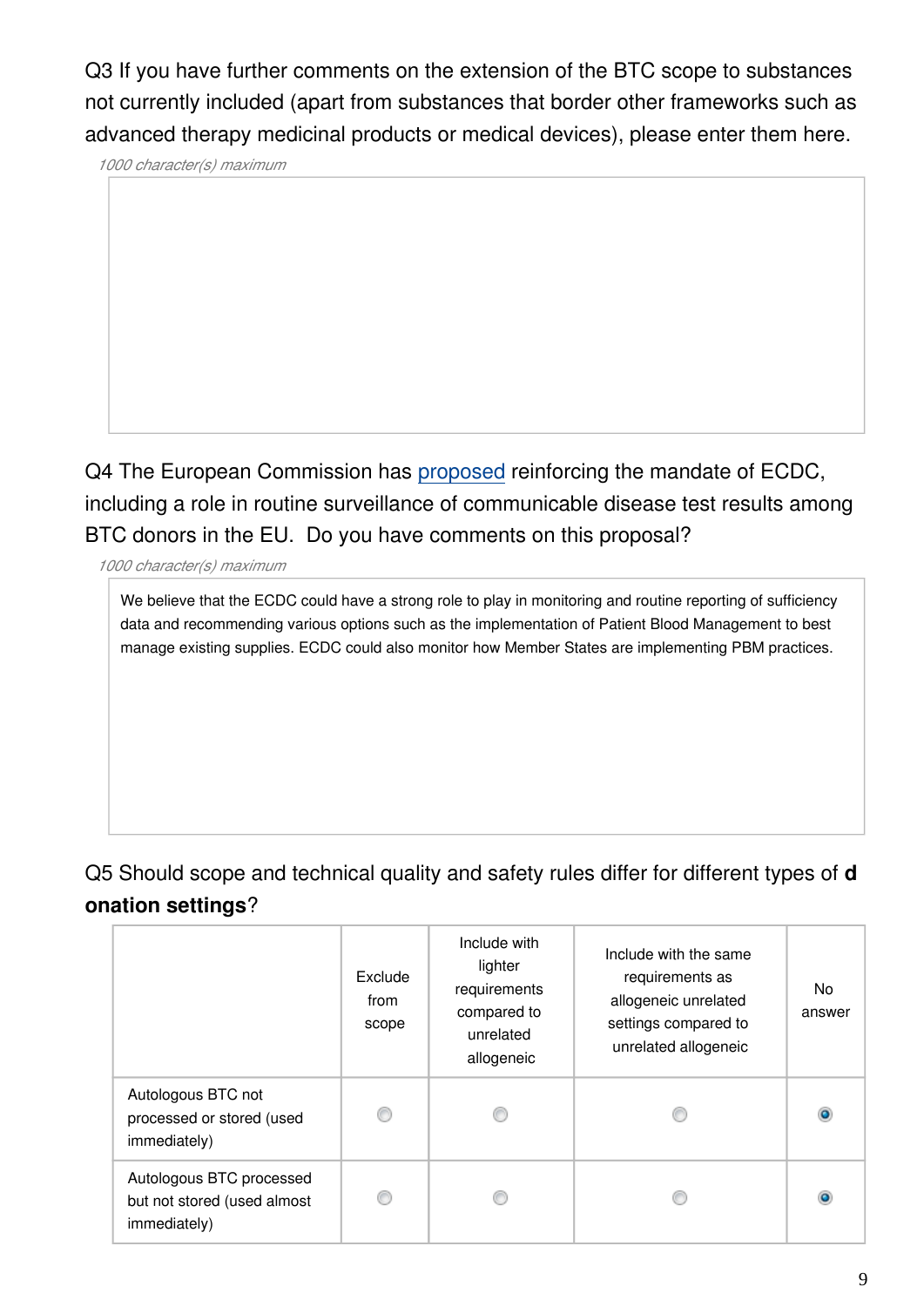| Autologous BTC stored                                                                                                  |   | $\bullet$ |
|------------------------------------------------------------------------------------------------------------------------|---|-----------|
| Allogeneic related (family<br>donor) BTC not stored                                                                    | ۵ |           |
| Allogeneic related (family<br>donor) BTC stored                                                                        |   |           |
| BTC collected for medically<br>assisted reproduction from a<br>couple that are in a sexual<br>relationship, not stored |   | $\bullet$ |
| BTC collected for medically<br>assisted reproduction from a<br>couple that are in a sexual<br>relationship, stored     |   | $\bullet$ |
| Other                                                                                                                  |   |           |

#### You selected 'Other'. Please descibe the donation setting you are referring to.

*500 character(s) maximum*

Autologous BTC should be regulated by using practical and suitable approaches implemented and leveraging existing accreditation or certification programs (FACT-JACIE international standards) and their recognition across member states should be ensured.

### Q6 Should the **processing** of BTC that are not stored be regulated regardless of the donation setting?

|                                                                                             | No        | Yes with<br>less<br>stringent<br>requirements | Yes with the same<br>requirements as for BTC<br>processed in authorised<br>establishments | No<br>answer |
|---------------------------------------------------------------------------------------------|-----------|-----------------------------------------------|-------------------------------------------------------------------------------------------|--------------|
| BTC removed, processed in the<br>surgical room and reapplied<br>during surgery?             | $\bullet$ |                                               |                                                                                           |              |
| BTC removed, processed outside<br>the surgical room and reapplied<br>during surgery?        | ⋒         |                                               |                                                                                           |              |
| BTC removed, processed and<br>reapplied at the bedside (non-<br>ATMP)                       | €         |                                               |                                                                                           |              |
| Gametes processed (e.g. sperm<br>washing) for immediate use in a<br>partner in IVF clinics? | C         |                                               |                                                                                           |              |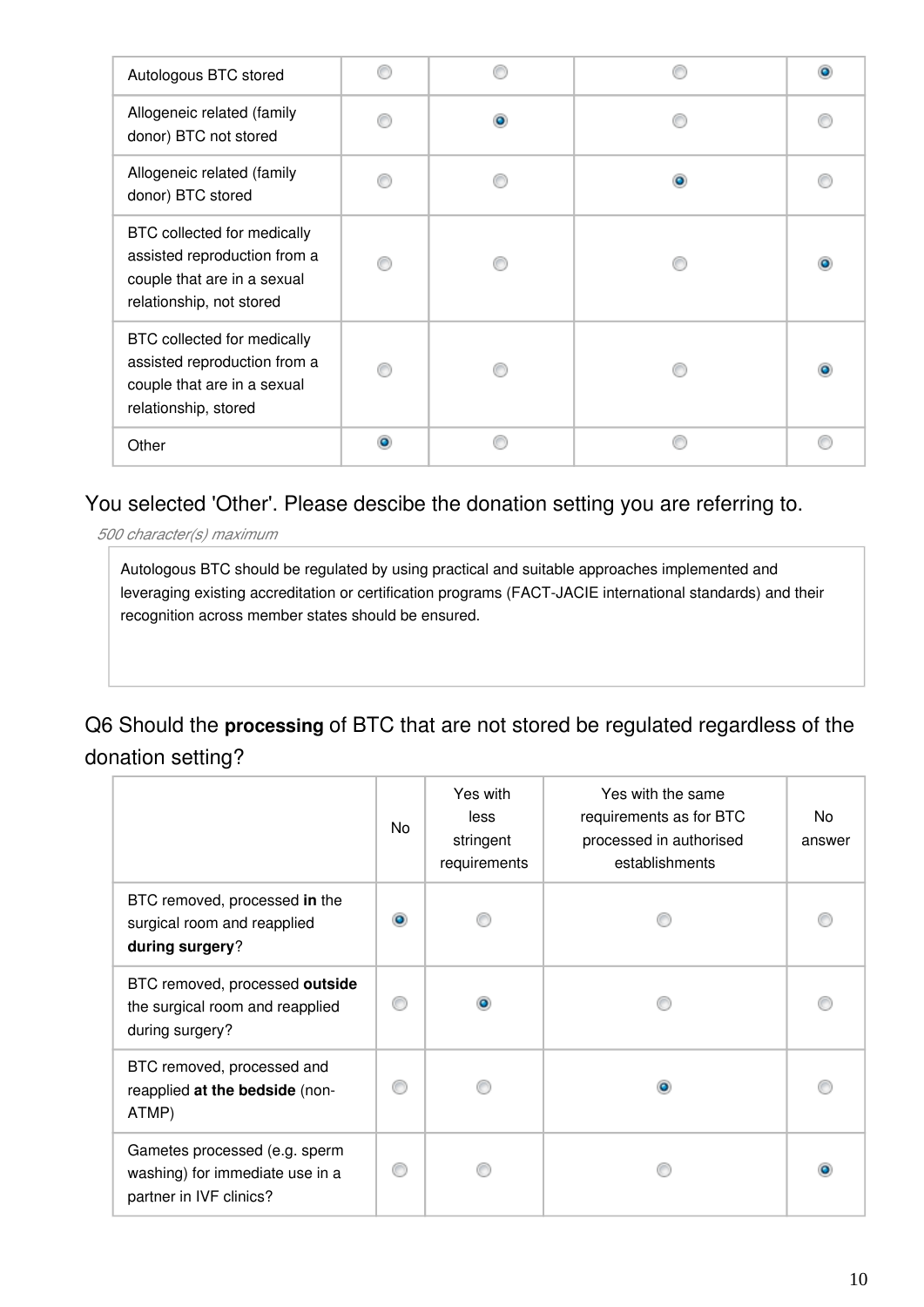| <b>Other</b> |  |  |  |  |
|--------------|--|--|--|--|
|--------------|--|--|--|--|

Q7 The following terms are currently defined in the basic act for **blood** (Directive 2002/98/EC). Do you consider that any of these should be revised?

- $\Box$  blood
- **blood component**
- **blood product**
- **autologous transfusion**
- **blood establishment**
- **n** hospital blood bank
- serious adverse event
- serious adverse reaction
- **blood component release**
- $\Box$  deferral
- $\Box$  distribution
- haemovigilance
- $\blacksquare$  inspection
- $\Box$  none

Q8 Are there additional terms related to **blood** that should be defined in a basic act ?

- Yes
- $\circ$  No
- <sup>O</sup> No answer

Q9 The following terms are defined in the basic act for **tissues and cells** (Directive 2004/23/EC). Do you consider that any of these should be revised?

- $\square$  cells
- $\Box$  tissue
- $\Box$  donor
- $\Box$  donation
- $\Box$  organ
- procurement
- $\Box$  processing
- preservation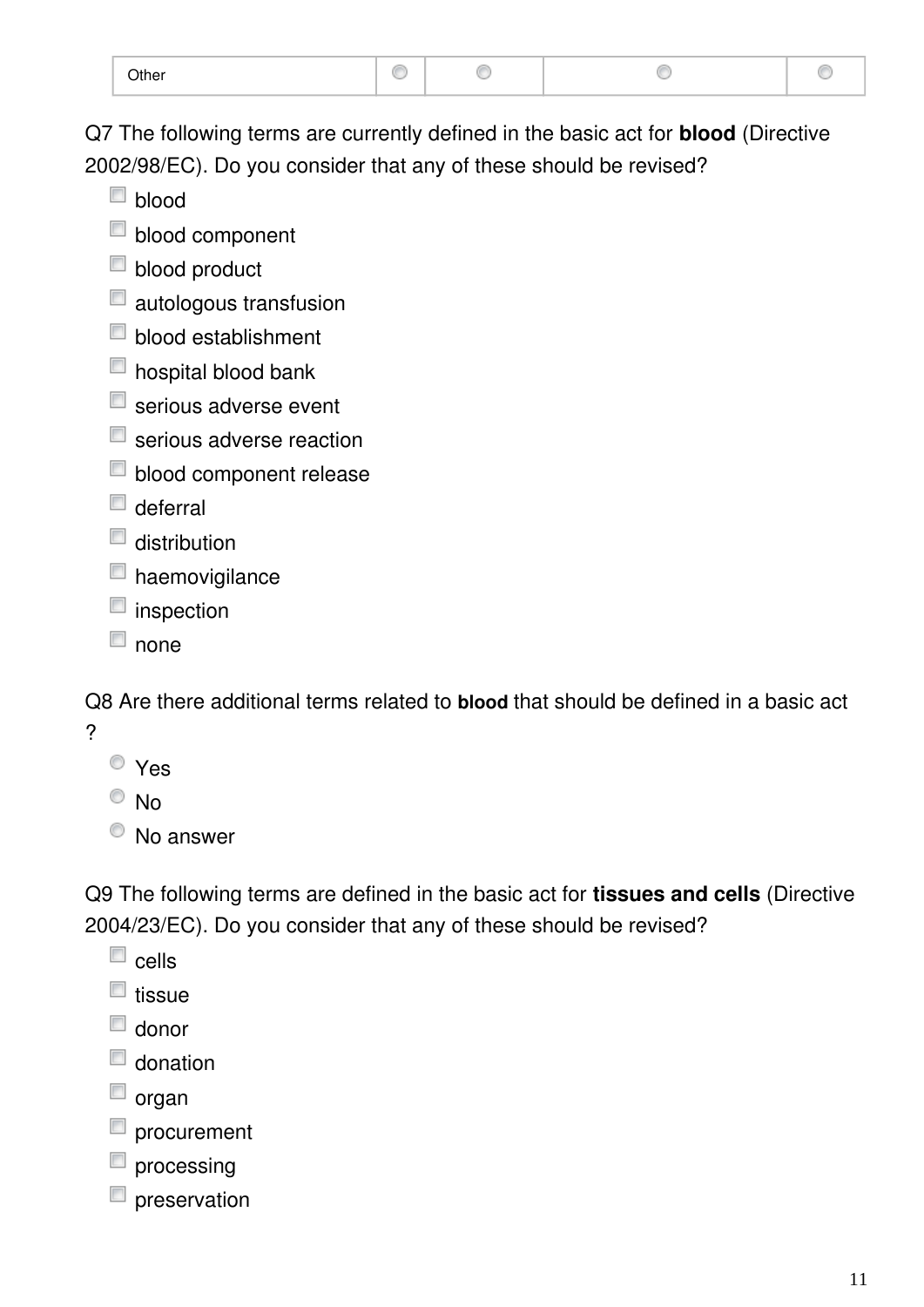quarantine

- $\blacksquare$  storage
- $\Box$  distribution
- **n** human application
- $\blacksquare$  serious adverse event
- serious adverse reaction
- $\blacksquare$  tissue establishment
- allogeneic use
- $\Box$  autologous use
- $\Box$  none

Q10 Are there additional terms related to **tissues and cells** that should be defined in a basic act?

- Yes
- $\bullet$  No
- <sup>O</sup> No answer

Q11 Does the description and role of the **Responsible Person** in a blood or tissue establishment need to be improved?

- Yes
- $\circ$  No
- <sup>O</sup> No answer

#### Please explain how it should be improved

*1000 character(s) maximum*

Harmonisation across MS is required, currently there is large divergence, with requirements spanning from requirement of manufacturing licence to none

Q12 Do you consider that a role for **physicians** in blood or tissue establishments should be defined in a basic act?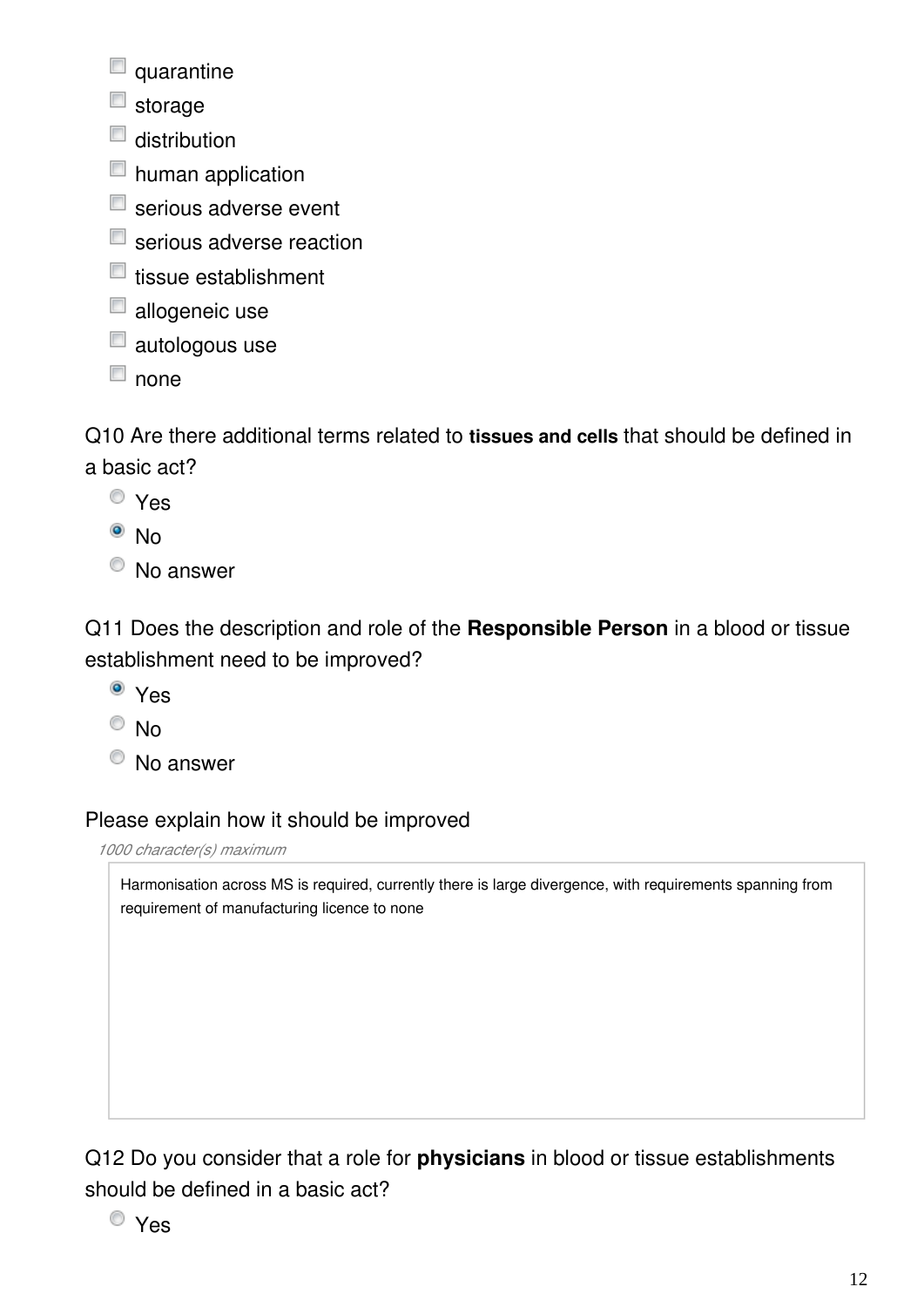

Q14 If you consider that there are **other key personnel roles** in blood and tissue establishments that should be defined in a basic act, please give details here.

*1000 character(s) maximum*

**The EU legislation includes many technical rules to be followed by blood and tissue establishments. According to the evaluation, many of these rules are currently out of date. The evaluation also concluded that the rules should be extended to include donor protection and the protection of children born from medically assisted reproduction.**

**The Commission is considering three possible options for setting and updating these technical rules:**

**1.** By **professionals**: the blood and tissue establishments would conduct their own risk assessments and establish rules based on the conclusions, together with professional society guidance. This process would be reviewed for approval by inspectors from the competent authority.

2. EU law would require that professionals follow the rules and guidance of named **expert bodies such as ECDC and EDQM** , in consultation with professional associations.

3. All detailed technical requirements would be described in **EU legislation** and kept up-to-date with regular amendments.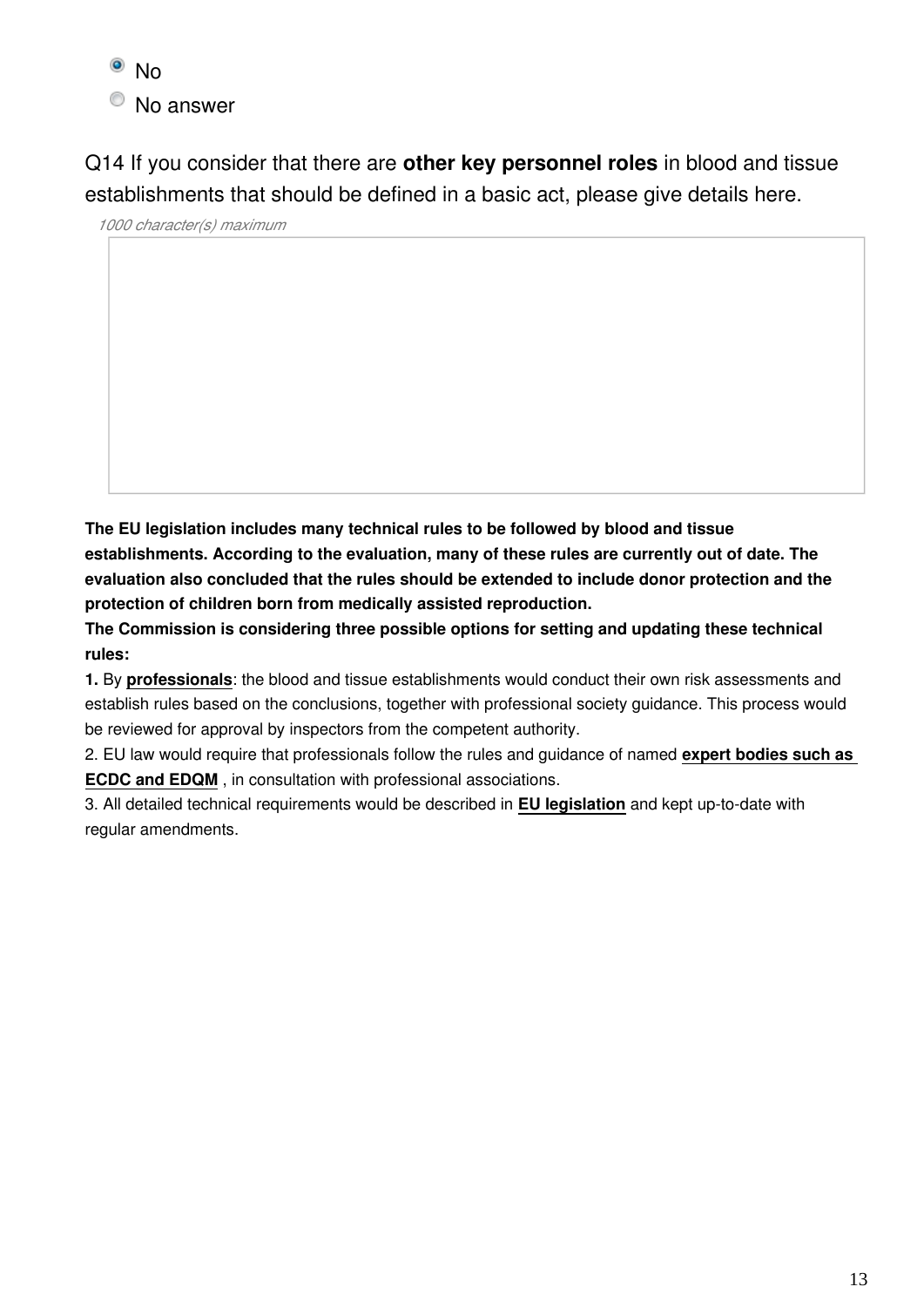Q15 Which of the proposed policy options is most appropriate to define and update each of the following technical rules? You may choose different options for different aspects.

|                                                                                                                                                      | Option 1<br>Professionals | Option<br>2<br>Expert<br>bodies | Option 3<br>EU<br>legislation | Other     | No<br>answer |
|------------------------------------------------------------------------------------------------------------------------------------------------------|---------------------------|---------------------------------|-------------------------------|-----------|--------------|
| Donor age limit rules                                                                                                                                | 0                         | $\bullet$                       | ⊙                             | 0         | 0            |
| Donor/donor family consent rules                                                                                                                     | 0                         | $\circledcirc$                  | ⊙                             | 0         | ⊙            |
| Rules regarding donor medical and behavioural history screening                                                                                      | 0                         | $\circledcirc$                  | ⊙                             | 0         | ⊙            |
| Rules for deferral/exclusion and mandatory testing for communicable diseases                                                                         | 0                         | $\bullet$                       | ⊙                             | 0         | ⊙            |
| Rules for genetic testing of gamete donors                                                                                                           | 0                         | $\bullet$                       | ⊙                             | 0         | ⊙            |
| Rules for donor protection and follow up                                                                                                             | 0                         | $\bullet$                       | ◎                             | 0         | ⊙            |
| Donor reimbursement/compensation rules                                                                                                               | 0                         | 0                               | $\circledcirc$                | 0         | ⊙            |
| Air quality requirements for processing environments                                                                                                 | 0                         | 0                               | ◎                             | ۰         | ⊙            |
| Rules on storage temperatures and time limits for different BTC processed in different ways                                                          | 0                         | 0                               | ⊙                             | $\bullet$ | ⊙            |
| BTC critical characteristics and quality control tests for release for clinical use                                                                  | 0                         | 0                               | ⊙                             | $\bullet$ | ⊙            |
| Requirements for traceability systems (including coding and labelling)                                                                               | 0                         | 0                               | ⊙                             | ۰         | ⊙            |
| BTC allocation rules (priority etc.) and distribution rules                                                                                          | 0                         | 0                               | ⊙                             | ۰         | ⊙            |
| Rules on distribution channels (on request of health care professionals, via signed agreements<br>with health care professionals, via internet etc.) | ⊙                         | ⊙                               | ⊙                             | $\bullet$ |              |
| Requirements for serious adverse reaction and event reporting to BE/TE and assessment by<br><b>BE/TEs or clinicians</b>                              | ∩                         | 0                               | ۰                             | 0         |              |
| Requirements for adverse reaction and event reporting to the authority by BE/TEs or others                                                           | 0                         | 0                               | ۰                             | C         | ⊙            |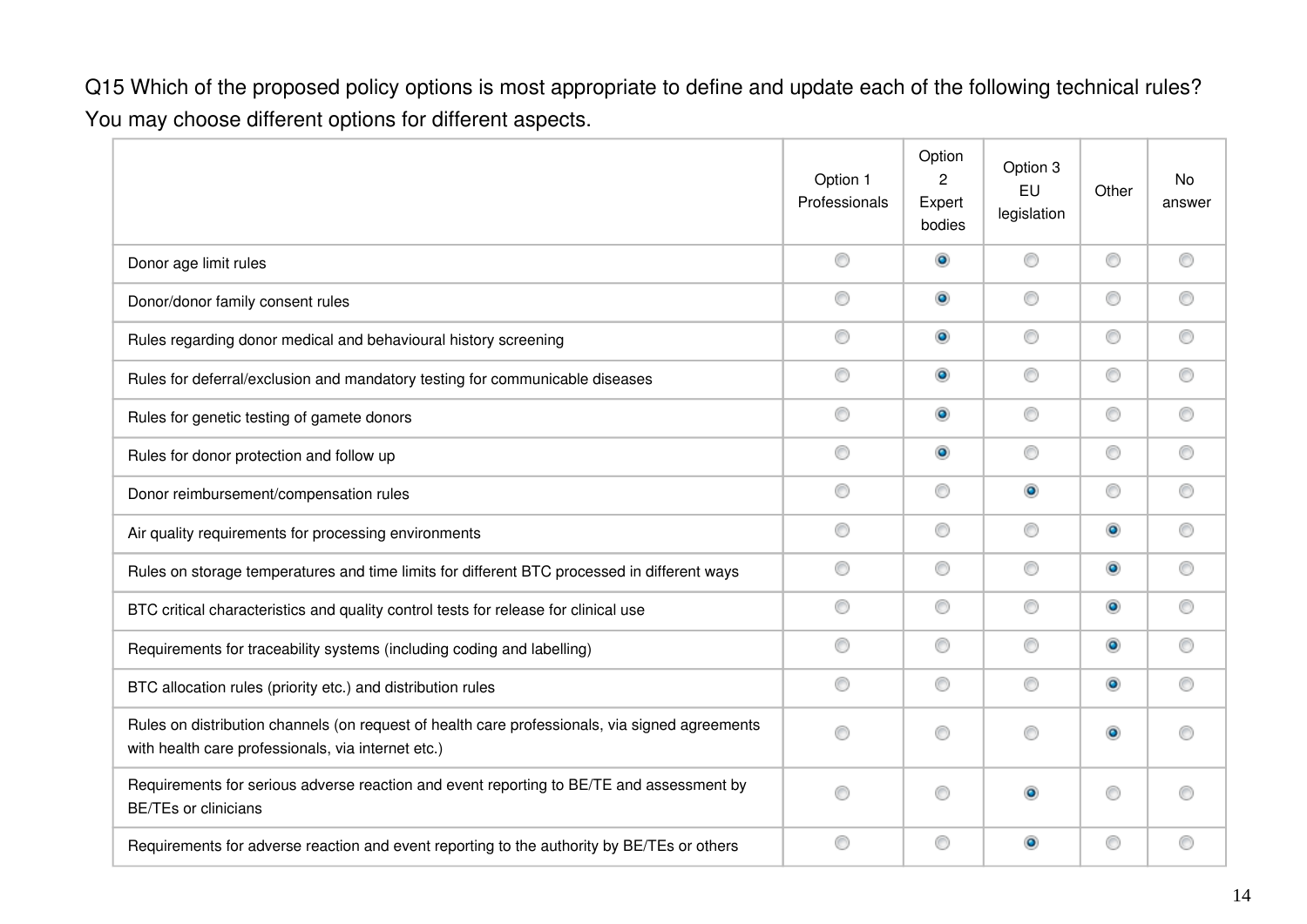| Rules for the follow up of patients treated with BTC or children born from medically assisted<br>reproduction, if introduced in legislation. |           | O | O |  |
|----------------------------------------------------------------------------------------------------------------------------------------------|-----------|---|---|--|
| Requirements for quality management                                                                                                          |           | € | ۰ |  |
| Requirements for contingency/ emergency plans                                                                                                |           | ۰ |   |  |
| Rules on the risk assessment of significant changes or innovation by BEs/TEs, if introduced                                                  |           | ۰ | O |  |
| Requirements for activity data (e.g. donations, distribution) reporting to the national competent<br>authority                               |           |   | O |  |
| Other                                                                                                                                        | $\bullet$ | C | O |  |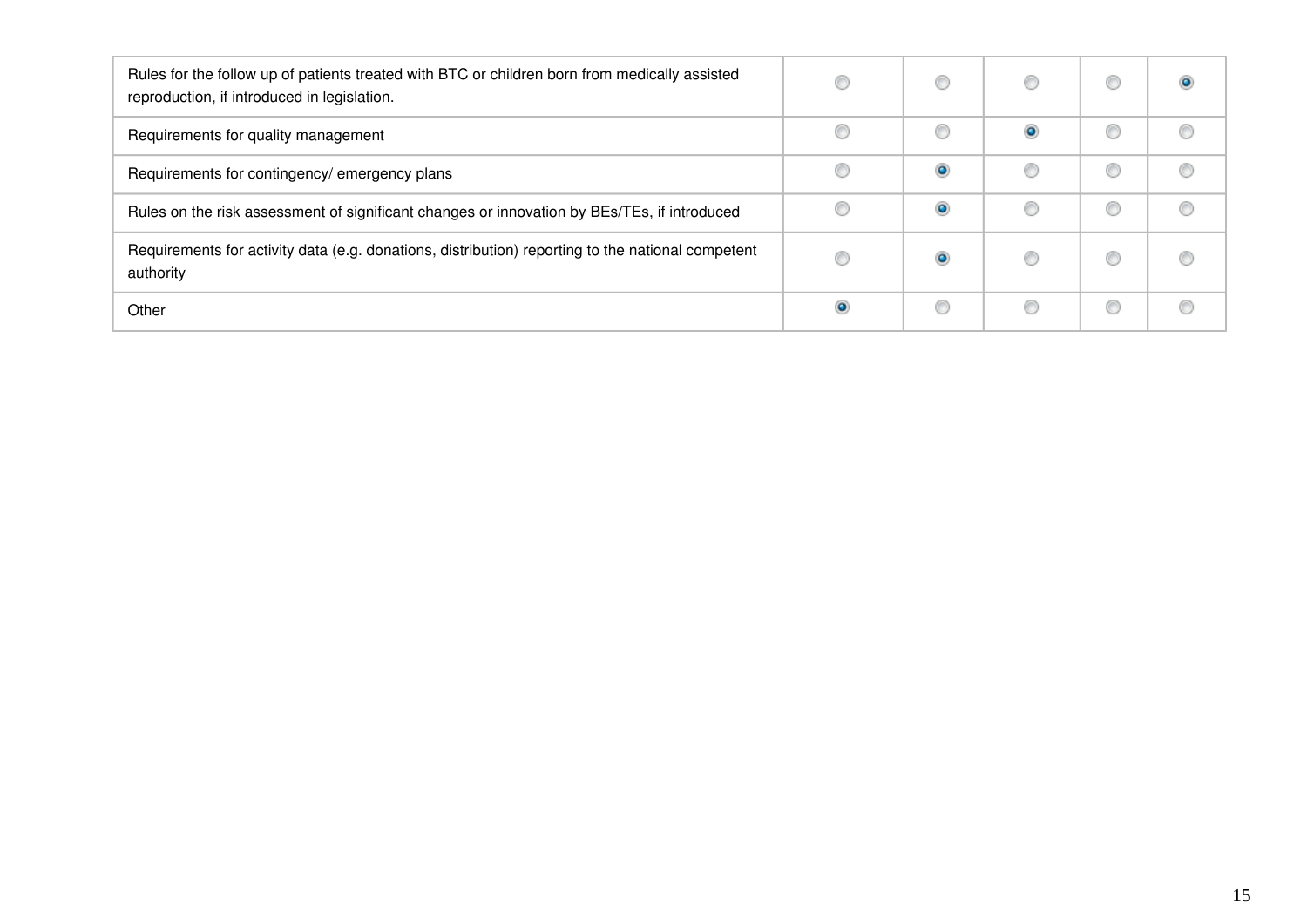You chose 'other' for one or more of the rules. Please describe the alternative option you propose, specifying the rule/requirement you are referring to.

*2000 character(s) maximum*

Implementation of a combination of Policy Option 2 and 3 will be a huge step forward to have: The Commission laying down a Regulation to have a harmonized EU framework defining the regulatory requirements;

Only high-level principles should be outlined in EU law with adoption of technical details set by expert bodies.

Definition of the quality and safety requirements should be kept with the expertise of competent authorities in collaboration with EDQM and ECDC or other EU body with relevant expertise and experience;

From an ATMP perspective, requirements on quality testing and management as established in the GMP for ATMPs are applicable and are considered sufficient. Additional overlapping requirements from a BTC perspective should be avoided to ensure there are clear boundaries between ATMP and BTC frameworks.

Mutually accepted inspections by e.g. focus inspectorates and EU level audits of national control systems audits of national control systems.

Q16 If option 2, or a combination including option 2 is implemented, which rules should be defined by **ECDC**?

- $\Box$  Rules for donor deferral/exclusion to prevent transmission of communicable diseases
- E Requirements for donor selection questionnaires in relation to communicable disease transmission risk
- Communicable diseases to be screened in donors routinely and in specific circumstances
- $\Box$  Communicable disease testing methods to be applied (e.g. serology, NAT etc.)
- $\Box$  Rules for test kit selection and validation
- $\Box$  Rules on confirmatory testing of initially reactive tests
- $\Box$  Rules for testing laboratory good practice
- $\Box$  Rules on reporting of positive donor testing results to competent authorities or ECDC, if required by legislation
- $\Box$  Rules on donor sample archiving, if required by legislation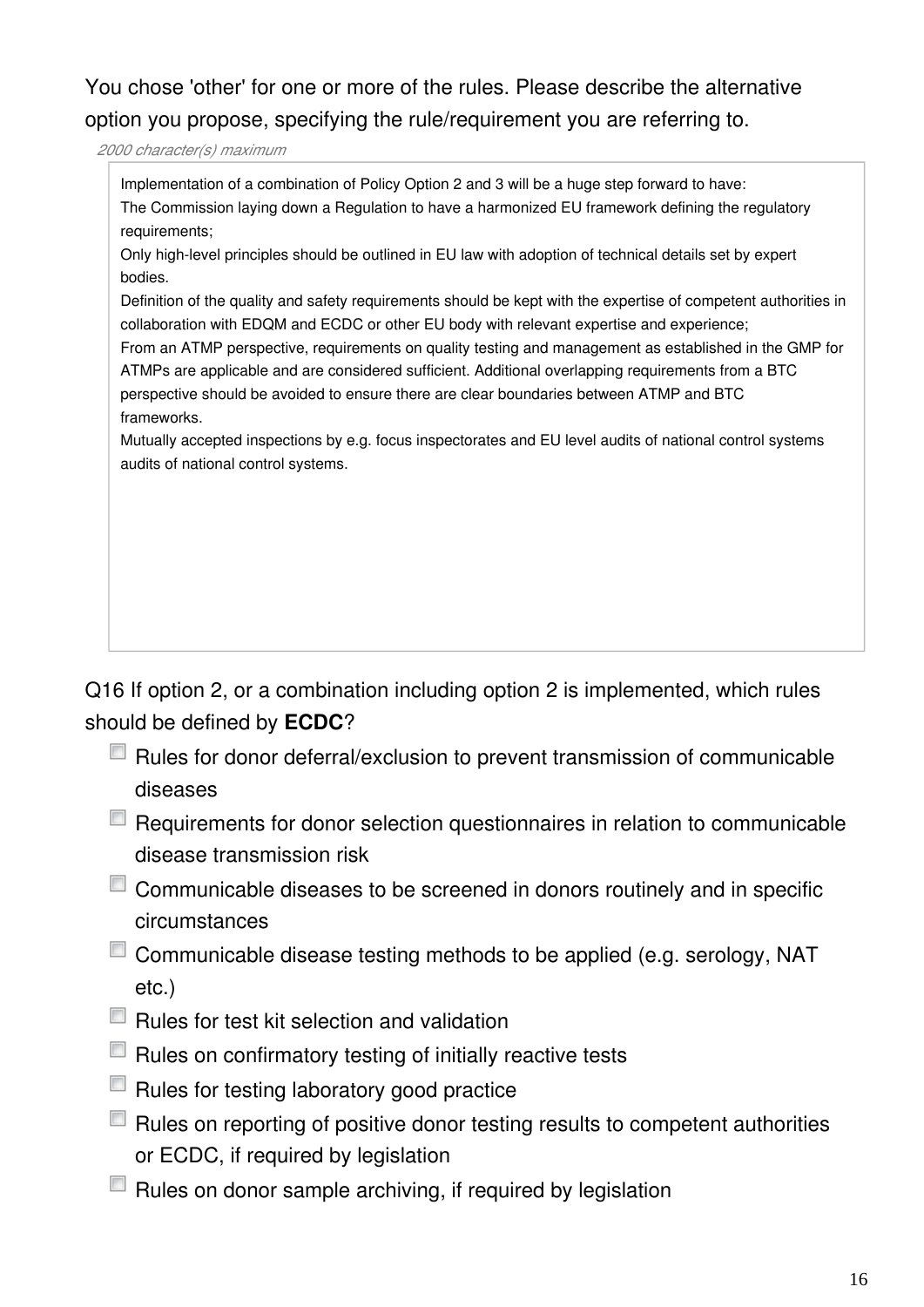- Requirements for validation of existing or new microbial inactivation technologies
- Rules on combining measures (donor questionnaires, testing, microbial inactivation) to achieve required safety levels of BTC
- Other

### You selected 'Other'. Please describe other rules/requirements that you consider should be defined by reference to **ECDC**

*1000 character(s) maximum*

The definition of rules should be done at EU level by competent authorities in collaboration with expert bodies such as EDQM and ECDC. Potentially a formalization of the expert group of Competent Authorities on Substances of Human Origin.

Q17 If option 2, or a combination including option 2, is implemented, which parts of **EDQM guidance** should be referenced in EU legislation?

- Good Practice Guidelines (GPG) for blood (as currently) ■ The entire EDQM tissue and cell guide Good Practice Guidelines (GPG) for tissues and cells The EDQM tissue and cell guide
- $\Box$  Blood component monographs  $\Box$  Other specific sections in the
- excluding Section C
- $\blacksquare$  Tissue and cells component monographs
- $\Box$  No answer

EDQM guides

The entire EDQM blood guide

You selected 'Other'. Please list the sections of the guides that you consider should be referenced

*1000 character(s) maximum*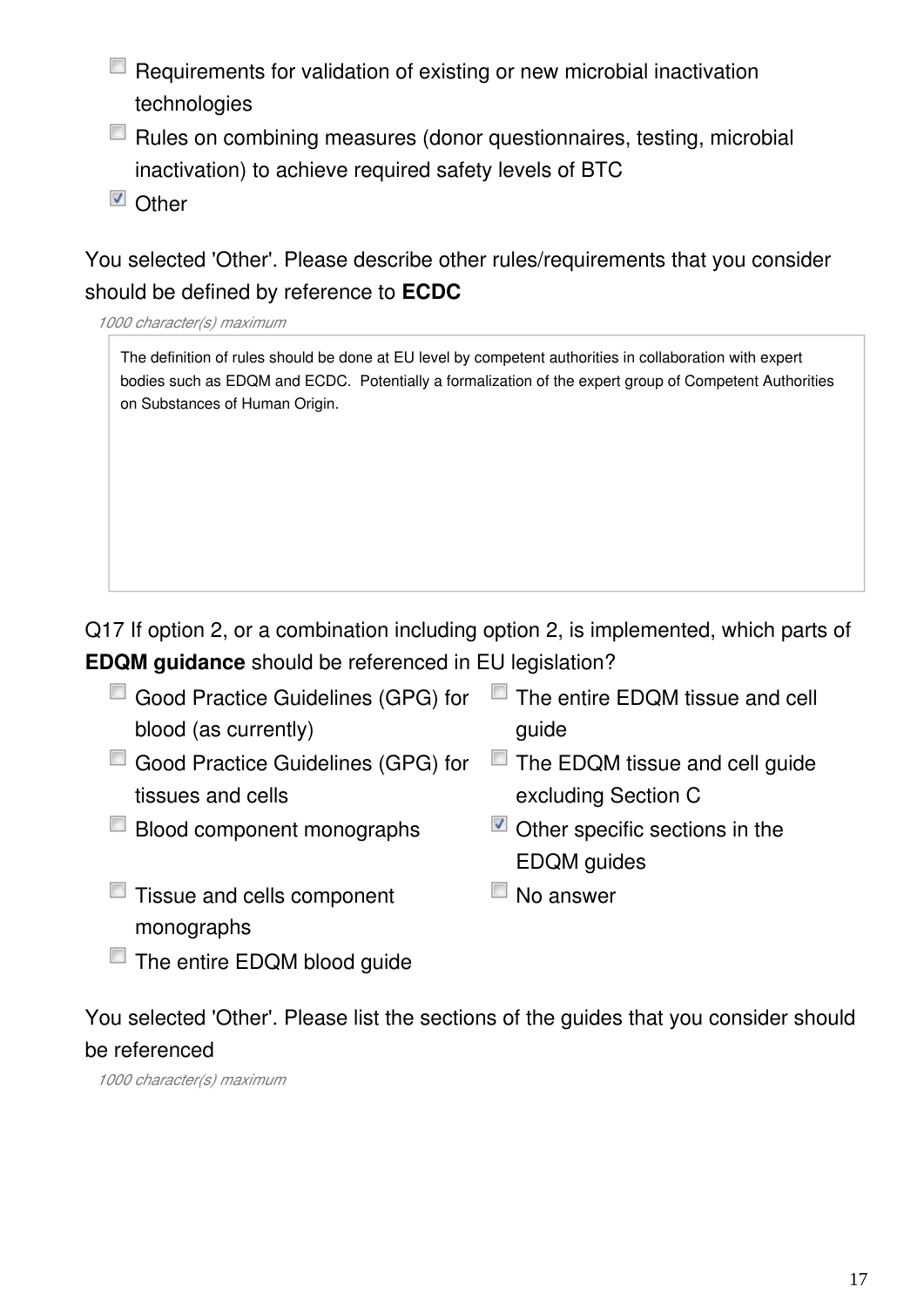The definition of rules should be done at EU level by competent authorities in collaboration with expert bodies such as EDQM and ECDC. Potentially a formalization of the expert group of Competent Authorities on Substances of Human Origin.

Q18 What do you consider to be the appropriate role(s) of **professional and scientific associations** in the setting of technical rules for BTC?

- $\blacksquare$  They should define their standards independently and those standards should be taken into account by those setting the rules for the EU
- $\blacksquare$  They should be formally consulted on all rule changes by those setting the rules for the EU
- They should be represented in expert committees established to support those setting the rules for the EU
- Their standards should be considered for direct referencing in EU legislation
- Other

Q19 Can you propose an expert body that sets standards for **genetic testing** of gamete or embryo donors?

- Yes
- <sup>o</sup> No

Q20 Please provide details of any other expert bodies that could be considered to define technical safety and quality rules for reference in EU legislation if option 2 is implemented, describing the technical quality and safety criteria in which they are expert

*1000 character(s) maximum*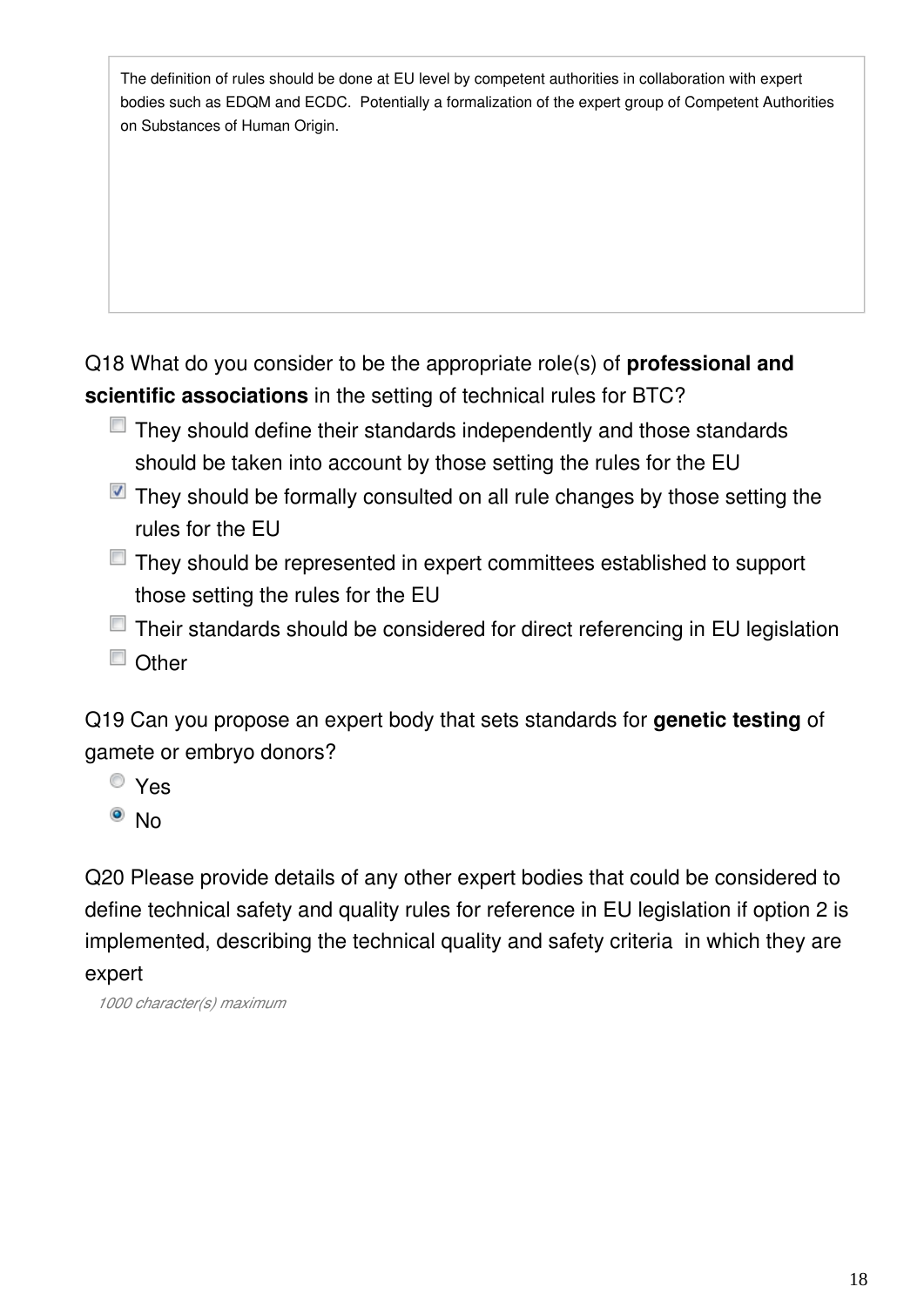Q21 Do you have comments regarding the process (e.g. participation, transparency, consultation, evidence basis) that should be followed for updating guidance by ECDC, EDQM or other expert bodies if option 2 is adopted?

- Yes
- $\odot$  No

#### Please provide your comments here

#### *1000 character(s) maximum*

Policy options leveraging technical standards developed by relevant expert bodies at EU level such as ECDC and EDQM and leveraging EURO GTP I and II will ensure a dynamic system that can more easily adapt to changes in the current state of science. Decision on adoption of standards should remain with competent authorities through EU level coordination.

Public consultation step should be incorporated whenever new standards are created or existing standards are updated.

Q22 If policy option 3 is implemented, how can EU legislation be kept up to date most efficiently?

- Revised legislation is proposed by the European Commission following guidance published by expert bodies
- The European Commission establishes a series of expert scientific committees to continuously review evidence and propose changes
- The European Commission incorporates technical experts in its relevant policy team to review evidence and update legislation
- <sup>o</sup> Other

You selected 'Other'. Please describe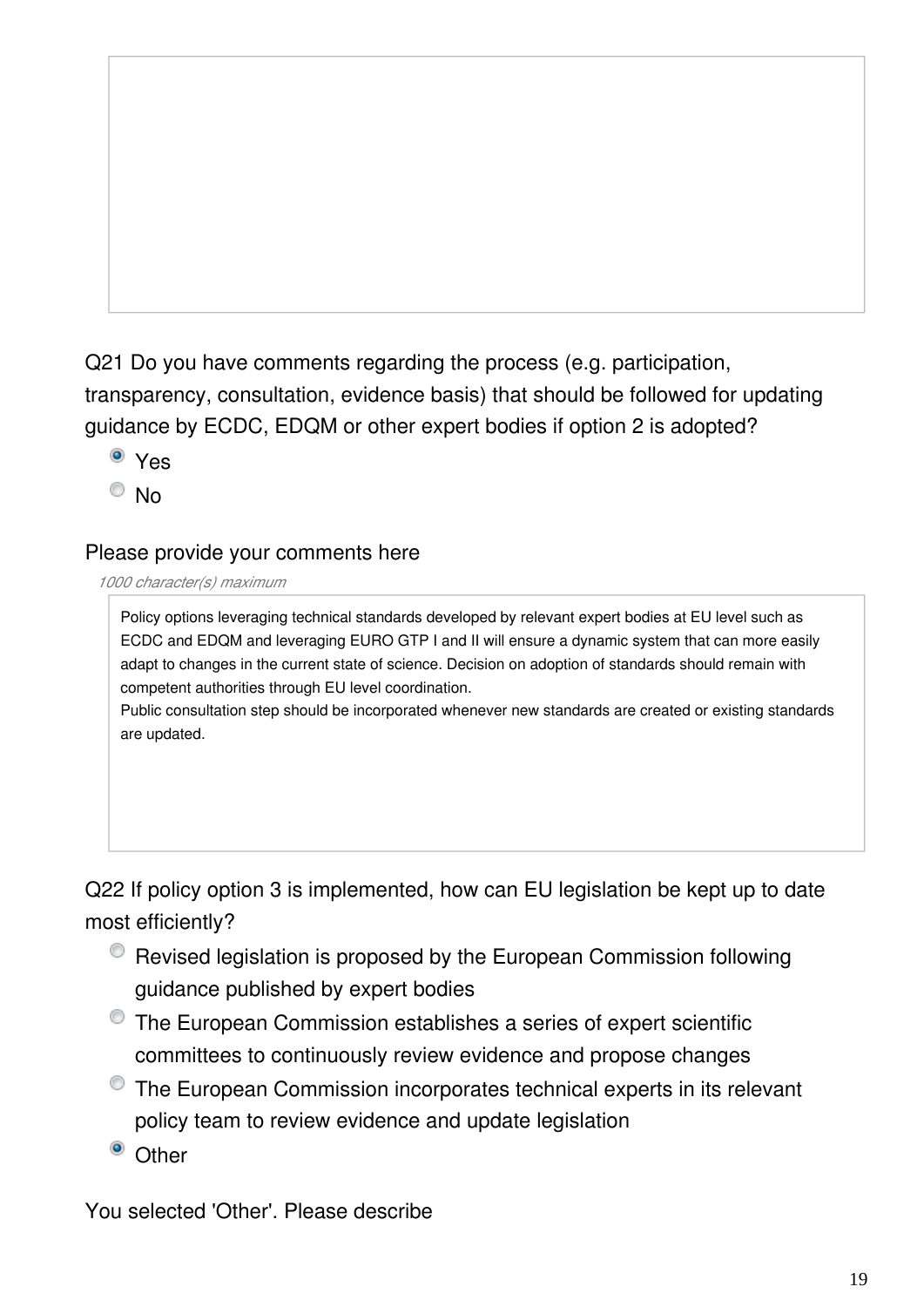Both answers 1 and 3:

- Revised legislation is proposed by the European Commission following guidance published by expert bodies

- The European Commission incorporates technical experts in its relevant policy team to review evidence and update legislation

Q23 Please enter here any further comments you may have on how technical safety and quality rules can be kept up to date with science, technology and epidemiology

*2000 character(s) maximum*

### **SECTION B**

Improving oversight of blood, tissue and cell activities

**The evaluation indicated that variable national approaches to oversight of blood, tissue and cell activities in Member States results in a lack of trust and create barriers to the exchange of blood, tissues and cells between Member States.**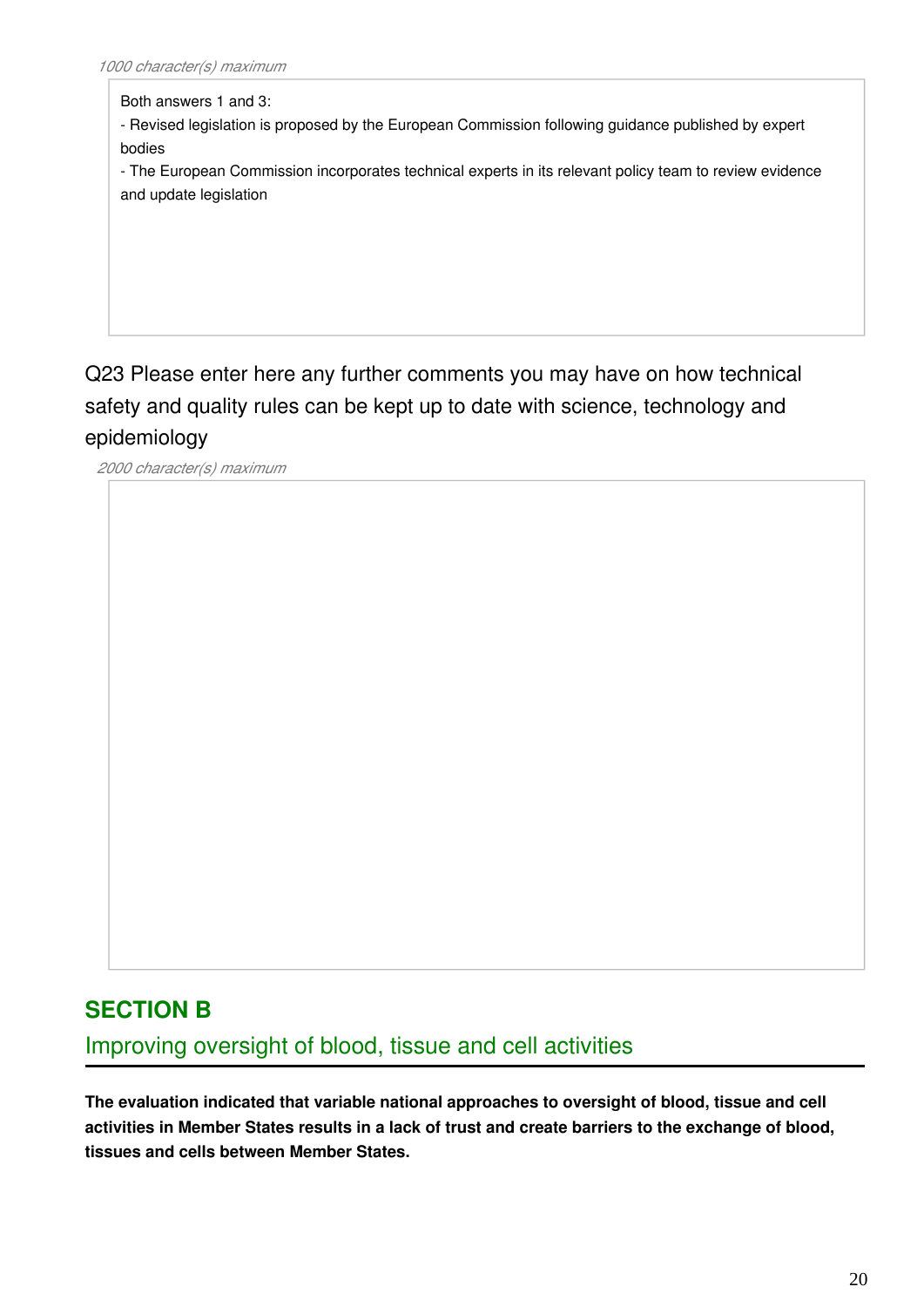Q24 Would adding any of the following general principles in EU legislation increase confidence in oversight practice?

- $\Box$  Independence from the regulated sector
- $\blacksquare$  Lack of personal conflicts of interest of inspectors at each inspection
- Adequate administrative capacity
- Legal mandate of inspectors (to issue orders to cease activity, to seize documentation and/or samples, etc.)
- $\blacksquare$  Transparency to citizens  $\blacksquare$  Other
- $\blacksquare$  Skill and competence of inspectors and other authority officials

Q24.1 You selected 'Transparency to citizens'. Which of the following aspects of transparency would you consider appropriate for inclusion in EU legislation?

Publication of national aggregated annual reports of inspection, authorisation and vigilance activities

10

Publication of individual results of blood and tissue establishment inspections /authorisations

5

Publication of the details of serious non-compliances, cessation orders or the detection of illegal practice of significance to public health

5

 $\Box$ 

Q24.2 You selected 'Competence of authority officials'. How can competence of authority officials be promoted/ensured by EU legislation?

- $\blacksquare$  Specific qualification requirements  $\blacksquare$  Regular participation in
- $\blacksquare$  Certification in an EU training programme
- $\Box$  Certification in a national training programme
- international training events (e.g. PIC/S)
- Assessment of competence by EU auditors
- $\blacksquare$  Participation in multi-country inspections or mutual audits
- Other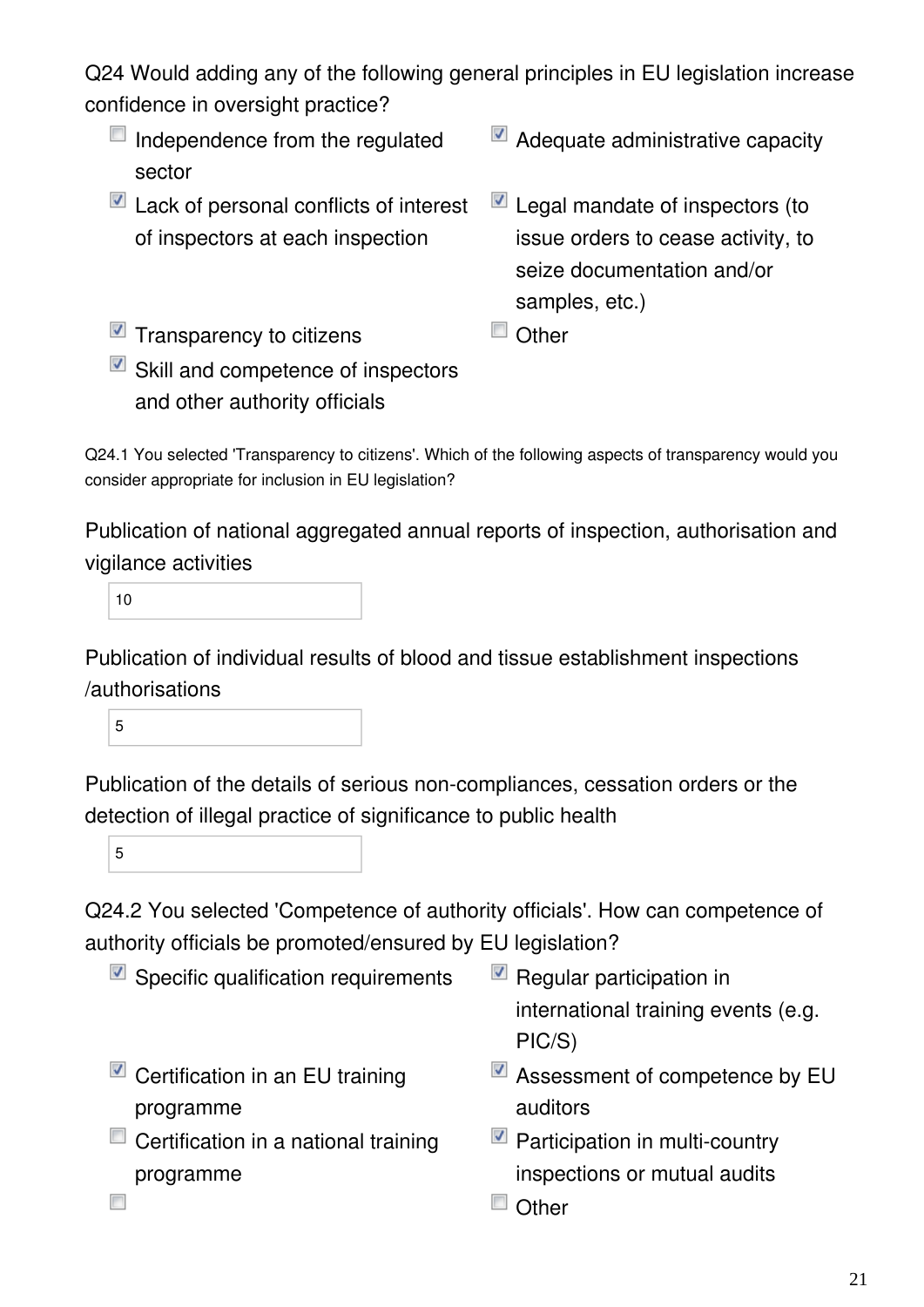Requirements for regular participation in EU organised training events

 $\Box$  Regular participation in national training events

Q24.3 How can the administrative capacity (resources) of an authority be promoted /strengthened by EU legislation?

- $\Box$  Requirements for specific staff numbers per population size
- $\Box$  Assessment of the adequacy by EU auditors
- $\blacksquare$  Participation in multi-country inspections or mutual audits
- Sharing of inspector resources between Member States
- Other

#### **The current legislation describes the key requirements for authorisation of blood and tissue establishments. The following questions explore how these might be improved in revised legislation**

| Q25 Which of the following should be considered in revised legislation? |  |
|-------------------------------------------------------------------------|--|
|-------------------------------------------------------------------------|--|

|                                                                                                                                                        | Yes            | No | No<br>answer |
|--------------------------------------------------------------------------------------------------------------------------------------------------------|----------------|----|--------------|
| Ensure competence of BE/TEs by defining a minimum level of BE/TE activity<br>per year for maintenance of BE/TE authorisation                           |                |    |              |
| Evaluation of aggregated outcome data to demonstrate good quality (e.g.<br>number of live births for an IVF centre) for renewal of BE/TE authorisation |                |    |              |
| Required mutual acceptance of national authorisations                                                                                                  | $\circledcirc$ | ⋒  |              |
| Required justification for non-acceptance of authorisations by other MS                                                                                | $\bullet$      | ∩  |              |
| Authorisation by a multi-country inspection team for BTC distribution outside of<br>the Member State                                                   |                |    |              |
| Special authorisations for import (into the EU) as currently exists for tissues and<br>cells                                                           | $\bullet$      |    |              |
| Recognition of accreditation/certification by international organisations for<br>relevant requirements (e.g. JACIE, ISO)                               | $\bullet$      | ⋒  |              |
| Other                                                                                                                                                  |                | ⋒  |              |

Q26 There is a Commission hosted public platform with a compendium of authorised tissue establishments, indicating the activities for which they are authorised. Should there be one for Blood establishments too?

Yes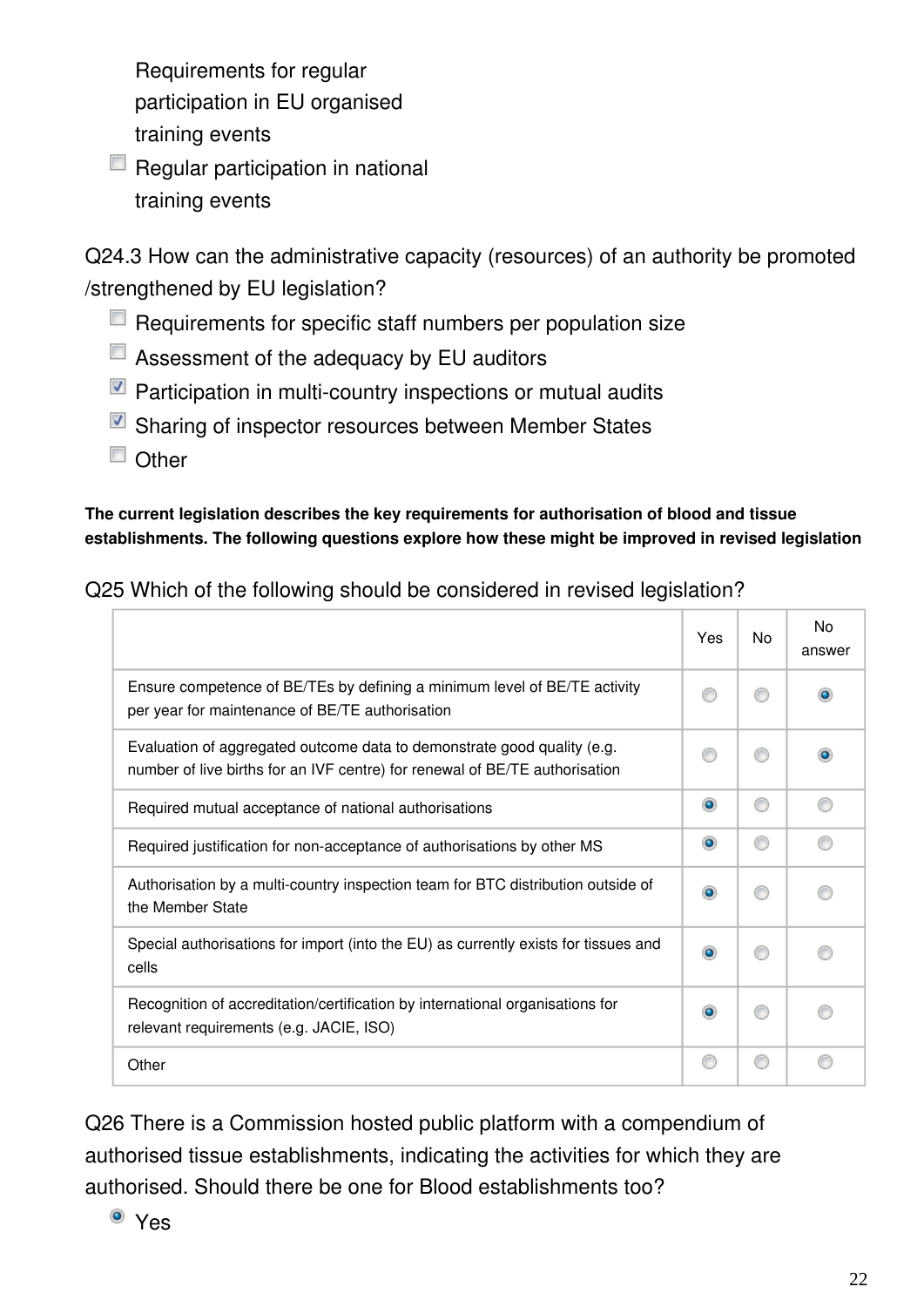<sup>O</sup>No

No answer

Q27 The current legislation does not require inspection or authorisation of the following entities by competent authorities. Should this be added in revised legislation?

|                                                                                                                             | Yes | <b>No</b> | No<br>answer |
|-----------------------------------------------------------------------------------------------------------------------------|-----|-----------|--------------|
| National bone marrow registries                                                                                             | ∩   | $\bullet$ |              |
| The international bone marrow registry (WMDA)                                                                               | ⊙   | $\bullet$ |              |
| Organ procurement organisations and other teams that do donor family<br>interviewing and selection for donation after death | ∩   | $\bullet$ |              |
| Tissue and cell procurement establishments                                                                                  | ⊙   | $\bullet$ |              |
| Donor testing laboratories – inspected and authorised for blood, not usually for<br>T&C                                     | ۰   |           |              |
| Other critical laboratories - bacteriology, HLA, genetic testing                                                            | ⊙   | $\bullet$ |              |
| Other third party critical suppliers                                                                                        | ∩   | $\bullet$ |              |
| Commercial BTC distributors and brokers                                                                                     | ∩   | $\bullet$ |              |
| Clinical outcome registries (when used for secondary purposes related to<br>oversight)                                      |     | $\bullet$ |              |
| Blood and tissue establishments in third countries supplying the EU                                                         | ∩   | $\bullet$ |              |
| Other                                                                                                                       | ۰   |           |              |

### You selected 'Other'. Please describe the other entities that you consider should be authorised

*1500 character(s) maximum*

The practical and suitable approaches should be implemented using existing accreditation or certification programmes (FACT-JACIE international standards) and their recognition across member states should be ensured.

### Q28 How should the requirements for national authorities be defined and updated?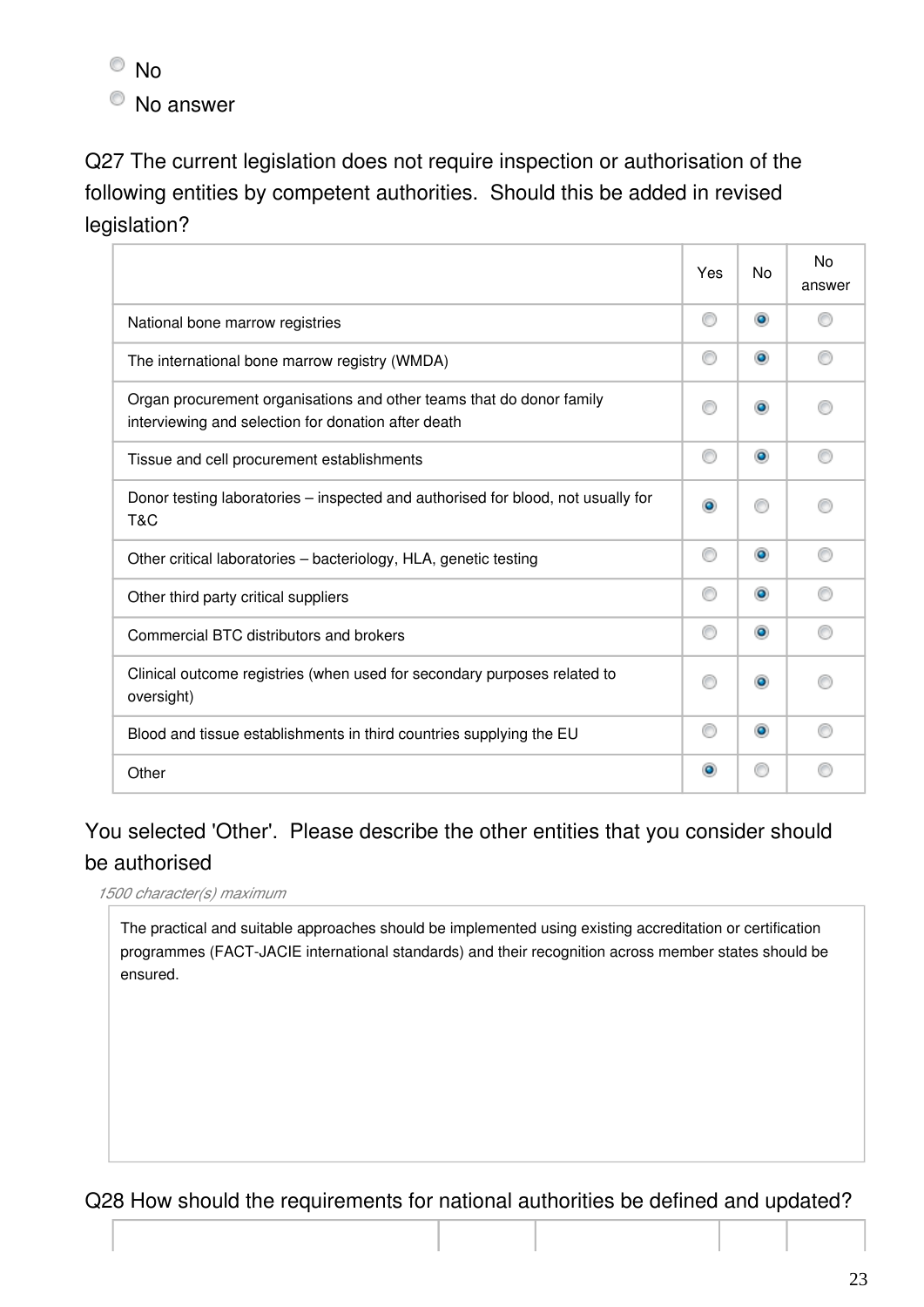|                                                                                                                                                                           | Full<br>details in<br>EU<br>legislation | Guidance by EU<br>Expert Group of<br>authorities or its<br>Expert sub-groups<br>(VES, IES, Coding) | Other | No<br>answer |
|---------------------------------------------------------------------------------------------------------------------------------------------------------------------------|-----------------------------------------|----------------------------------------------------------------------------------------------------|-------|--------------|
| Annual Vigilance reporting to the EU                                                                                                                                      |                                         | ۵                                                                                                  |       |              |
| Procedures for rapid alert sharing with<br>other Member States                                                                                                            |                                         |                                                                                                    |       |              |
| Annual donation and use reporting to the<br>EU (if introduced in legislation)                                                                                             |                                         |                                                                                                    |       |              |
| Procedures for inspection and for sharing<br>inspection outcomes                                                                                                          |                                         | ۰                                                                                                  |       |              |
| Procedures for TE/BE authorisation and<br>sharing of authorisation information with<br>Member States and citizens                                                         |                                         |                                                                                                    |       |              |
| Procedures for authorising BTC<br>preparation processes and sharing of<br>process authorisation with other Member<br>States and citizens, if introduced in<br>legislation |                                         |                                                                                                    |       |              |
| Other                                                                                                                                                                     |                                         |                                                                                                    |       |              |

Q29 Should the possibility for donors or patients to report adverse outcomes or complaints directly to the competent authority be required in legislation?

Yes

 $\odot$  No

No answer

Q30 Please describe here any further comments you may have on improving oversight of blood, tissue and cell activities

*2000 character(s) maximum*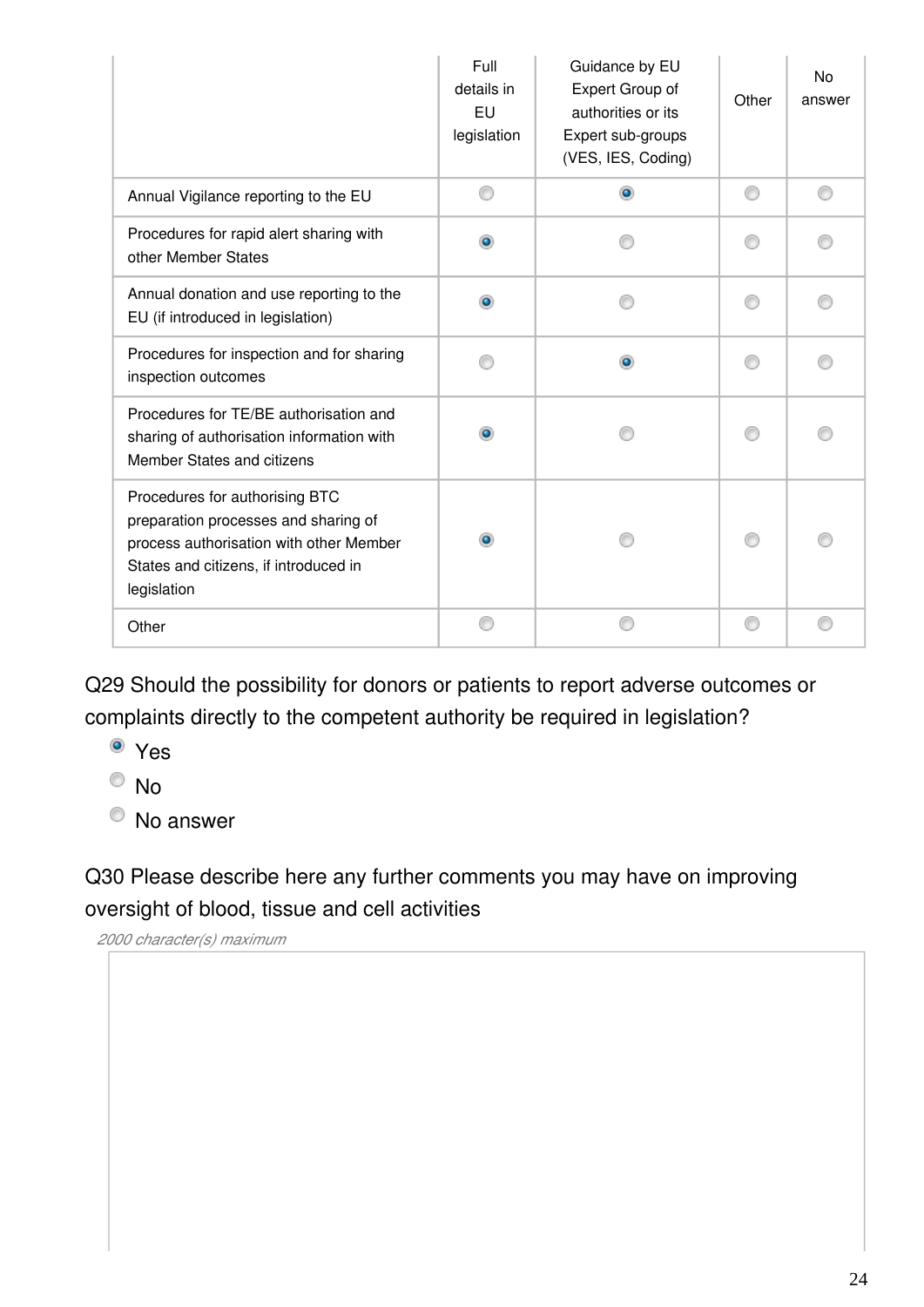### **SECTION C**

### Supporting innovation for patient benefit

**The BTC evaluation found that innovation was not facilitated optimally. In particular, while the tissue and cell legislation includes some requirements for preparation process authorisation, the blood legislation only specifies the required characteristics of blood components for transfusion and does not require preparation process authorisation.**

#### **Strengthening the authorisation of preparation processes of BTC (non-ATMP)**

Q31 Do you consider that new preparation processes or clinical uses for blood, tissues or cells (non-ATMP) should require a specific authorisation ?

- <sup>o</sup> Yes
- $\odot$  No
- No answer

Q32 If authorisation of preparation processes is introduced across blood, tissues and cells (non-ATMP), which of the following should apply?

|                                                                                                                                                                                              | Fully<br>agree | Partially<br>agree | <b>Disagree</b> | No.<br>answer |
|----------------------------------------------------------------------------------------------------------------------------------------------------------------------------------------------|----------------|--------------------|-----------------|---------------|
| Preparation process authorisation requirements should be<br>proportionate to risk (see GAPP Joint Action)                                                                                    |                |                    |                 |               |
| Initial authorisations should be conditional on collection<br>and provision of clinical evidence on safety and<br>effectiveness to a degree that is proportionate to the<br>identified risks |                |                    |                 |               |
| Authorisations should be required in the case of changes<br>only to the mode of clinical application (non-ATMP)                                                                              |                |                    |                 |               |
| Clinical outcome registries could be used as one source of<br>evidence of a safe and effective preparation process                                                                           |                |                    |                 |               |
| Preparation process authorisation should be granted<br>according to intended clinical application                                                                                            |                |                    |                 |               |
|                                                                                                                                                                                              |                |                    |                 |               |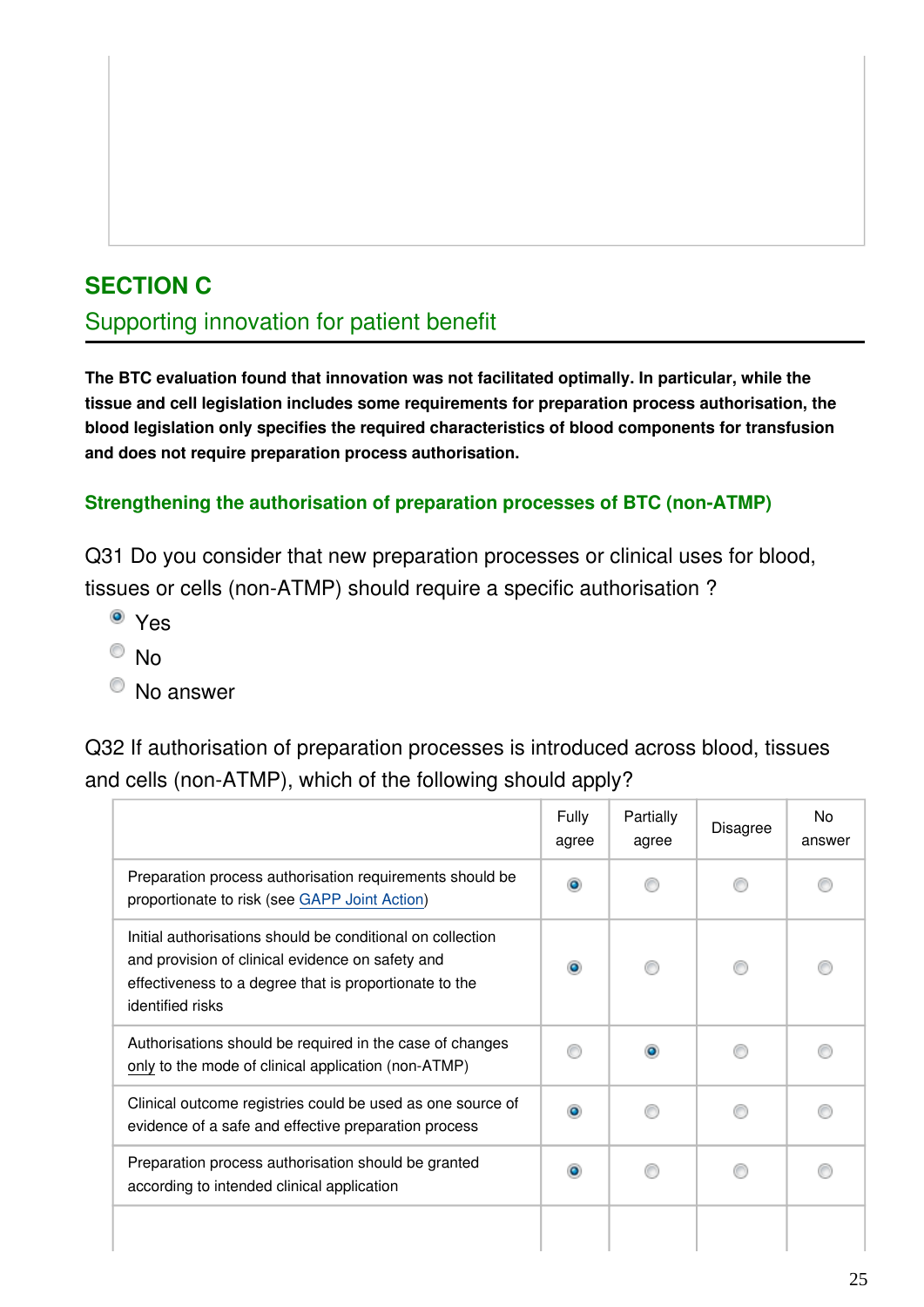| Authorised preparation processes should be shared and<br>recognised between Member States | œ |  |
|-------------------------------------------------------------------------------------------|---|--|
| Authorised preparation processes should be listed in a<br>public register/compendium      |   |  |

Q33 If you consider that there are other key principles relating to preparation process authorisation that should be addressed in legislation please describe them.

*1000 character(s) maximum*

Clear definition of the term "substantial change" versus "significant change" in context of risk assessment connected with authorization of preparation process should be established in order to achieve harmonization across member states.

Q34 What would be your assessment of the cost and administrative burden of introducing a requirement for authorisation of new preparation processes or clinical uses for blood, tissues or cells (non-ATMP), including clinical studies proportionate to the assessed risk?

#### **For competent authorities**

5

**For blood and tissue establishments**

5

#### **For clinical users**

5

Q35 Please enter here any futher comments you may have on preparation process authorisation

### *2000 character(s) maximum*

26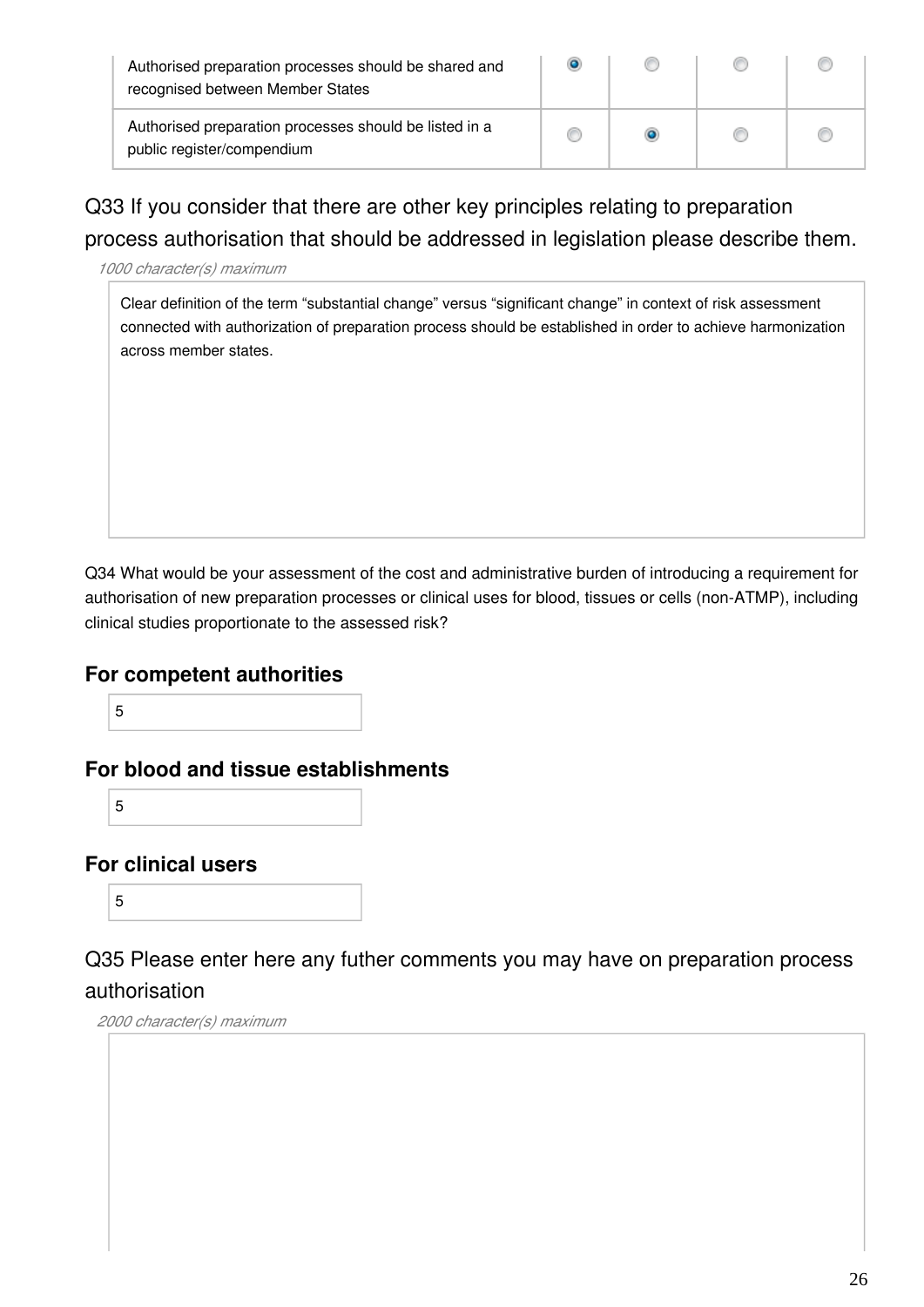### **Defining whether, and if so which, BTC requirements should be applied to a substance /product**

**Member States are responsible for deciding the regulatory status of substances/products. They might classify them as blood, tissues and cells (Substances of Human Origin) or under another legal framework such as the pharmaceutical or medical device frameworks. The BTC evaluation identified that some substances/products are regulated under different frameworks (BTC, medicinal products, medical devices) in different Member States. EU level regulatory advice can be sought on whether the legislation on Advanced Therapy Medicinal Products would apply (from the Committee for Advanced Therapies) and on whether the medical device legislation would apply (from an expert group of medical device authorities). An equivalent advisory mechanism is not established in the current BTC legislative framework.**

Q36 If an EU mechanism were introduced to advise on whether, and if so which, BTC requirements should apply to a substance/product, what is your view on the following statements regarding its possible role?

|                                                                                                                            | Fully<br>agree | Partially<br>agree | Do.<br>not<br>agree | <b>No</b><br>answer |
|----------------------------------------------------------------------------------------------------------------------------|----------------|--------------------|---------------------|---------------------|
| It should advise on whether a substance/product should be<br>subject to all, or certain, provisions of the BTC legislation |                |                    | ⊛                   |                     |
| It should not advise on the appropriate legislative framework<br>when the BTC framework is not considered relevant         | $\bullet$      |                    | ⋒                   |                     |
| The criteria it would apply should be defined in BTC legislation                                                           | ◎              |                    |                     |                     |
| It should publish its advice                                                                                               | ۰              |                    | ⋒                   |                     |

Q37 If such an advisory mechanism were introduced, which of the following should be included in its composition?

- Member State BTC competent authorities
- $\blacksquare$  Patient representatives
- $\Box$  Blood and tissue establishment representatives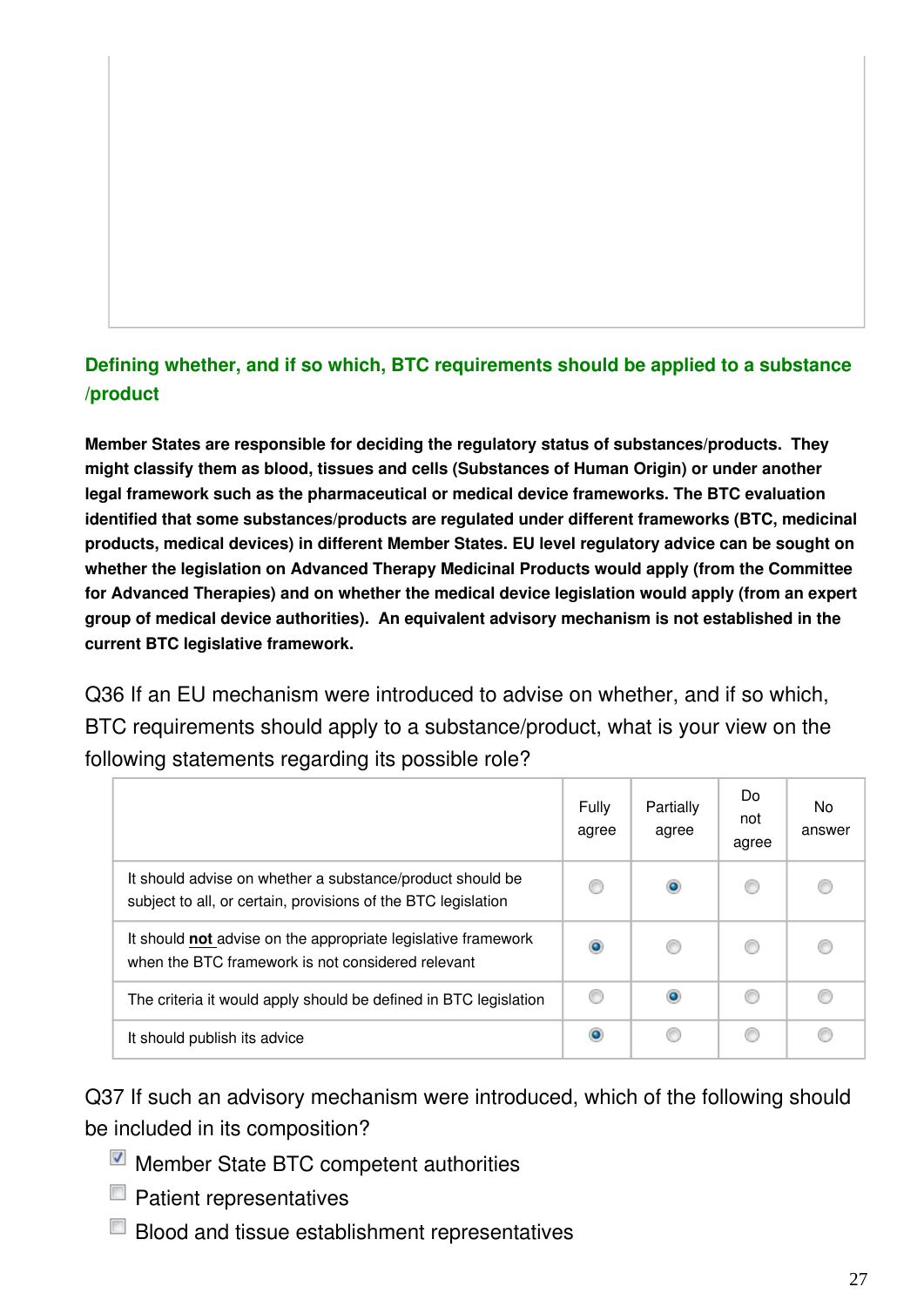- $\Box$  Donor associations
- **Health Technology Assessment bodies**
- $\blacksquare$  Scientific experts
- **Z** Clinical experts
- Others

Q38 If such a mechanism were introduced, who should be eligible to request advice on whether a substance/product should be subject to the BTC legislation (in part or in its entirety)?

- National BTC competent authorities
- Blood and tissue establishments
- $\n **Researchers**\n$
- $\blacksquare$  Industry
- Professional associations
- **Others**

#### **Interaction between advisory mechanisms on regulatory status of substances/products**

Q39 Does your organisation have experience of developing therapies that are at the borderlines with other EU regulated frameworks?

- <sup>o</sup> Yes
- $\circ$  No

#### From your experience, how easy have the following aspects been?

|                                                                                                                                                                                                                                                              | Very<br>easy | Rather<br>easy | Rather<br>complex | Very<br>complex |
|--------------------------------------------------------------------------------------------------------------------------------------------------------------------------------------------------------------------------------------------------------------|--------------|----------------|-------------------|-----------------|
| Identifying the criteria setting the scope of the different<br>legislative frameworks to understand which framework(s)<br>applies to your substance/product                                                                                                  |              |                |                   |                 |
| Obtaining confirmation of the regulatory framework(s) to be<br>applied (regulatory status) for the substance/product in your<br>country                                                                                                                      |              |                |                   |                 |
| Acceptance in other Member States of the regulatory status<br>applied in your Member State (when you distribute the<br>substance/product abroad)                                                                                                             |              |                |                   |                 |
| Obtaining guidance on regulatory status from EU level<br>expert groups/committees (e.g. SOHO competent<br>authorities expert group, Committee for Advanced Therapy<br>Medicinal Products, the Medical Device Borderlines and<br><b>Classification Group)</b> | $\bullet$    |                |                   |                 |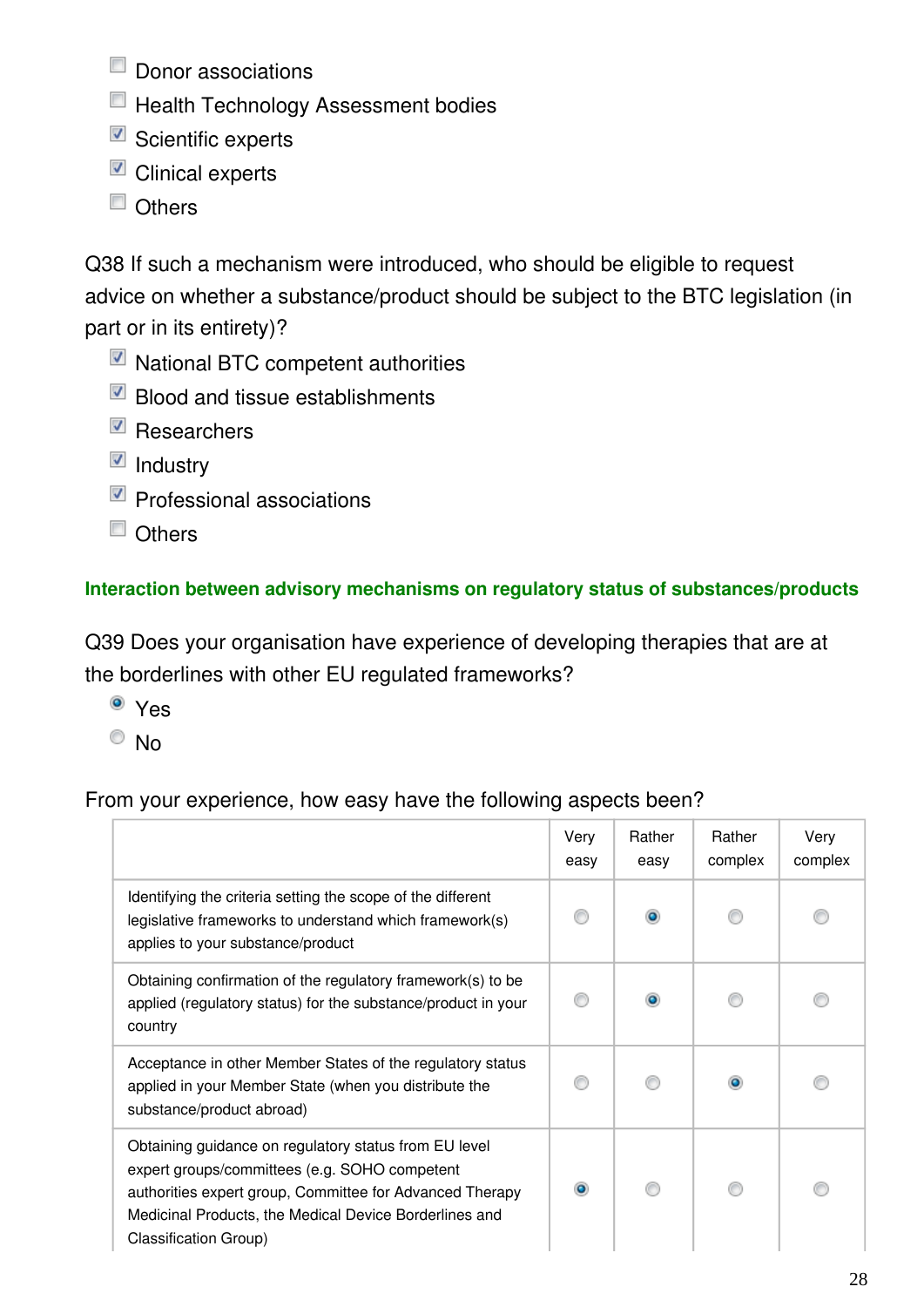| Other |  |  |
|-------|--|--|

### You indicated that some aspect was complex or you selected 'Other'. Please describe

*1500 character(s) maximum*

It is problematic to get harmonised view on some aspects of classification of borderline products between ATMP/BTC that is also recognised across member states.

Q40 If an EU mechanism is established to advise on whether, and if so which, requirements of the BTC legislation should apply to certain substances/products, should this mechanism interact with equivalent advisory structures in other frameworks (e.g. Committee on Advanced Therapy Medicinal Products and the Medical Device Classification and Borderlines Group)?

- <sup>o</sup> Yes
- $\odot$  No
- <sup>O</sup> No answer

Which of the following topics should be the subject of that interaction?

- $\blacksquare$  Co-ordination regarding advice/recommendations on which regulatory framework should apply in borderline **cases**
- Coordination regarding the application of the regulatory status (scope) **criteri a** in the different legal frameworks to ensure coherent advice
- **Exchange of information** in circumstances where advice/recommendations from one mechanism has an impact on another framework
- Other

Q41 Do you or your organisation have experience of working with substances /products that are subject to provisions of more than one regulated frameworks (BTC, pharmaceutical products, medical devices)?

- <sup>o</sup> Yes
- $\odot$  No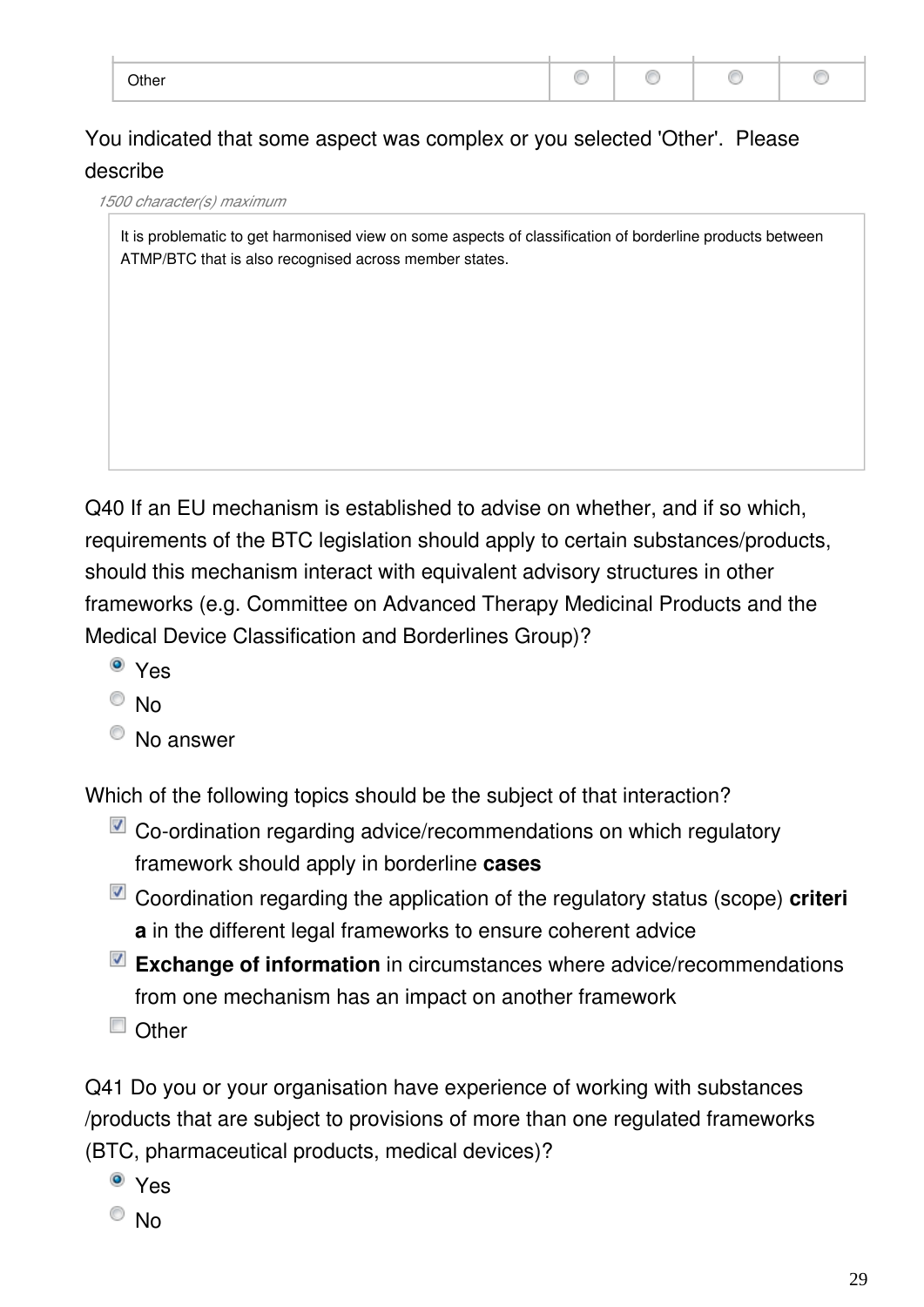Please indicate the borderline(s) with which you have experience

- **BTC** and plasma derived medicinal products
- $\blacksquare$  BTC and other classical medicinal products
- BTC and advanced therapy medicinal products
- BTC and medical devices
- BTC and food
- Other

Given your experience, how easy do you consider it is to comply with requirements across the frameworks?

|                                                                                 | Easy to<br>comply | Rather<br>easy to<br>comply | Rather<br>challenging | Challenging |
|---------------------------------------------------------------------------------|-------------------|-----------------------------|-----------------------|-------------|
| Meeting all technical provisions when more<br>than one framework applies        |                   |                             | $\bullet$             |             |
| Inspection and authorisation procedures<br>when more than one framework applies |                   |                             | $\bullet$             |             |
| Vigilance reporting when more than one<br>framework applies                     |                   |                             | ۰                     |             |
| Other                                                                           |                   |                             |                       |             |

### You indicated that compliance with one or more type of requirement was challenging or that there were aspects other than those listed. Please describe

*2000 character(s) maximum*

Challenges are created with new legislation (medical device) that would require up-classification of blood bags system and create a risk with potential availability and consequences in shortages. Similar challenges are also posed by additional vigilance requirements as per new legislation. The interaction between the BTC legislation and other legislation needs to be considered.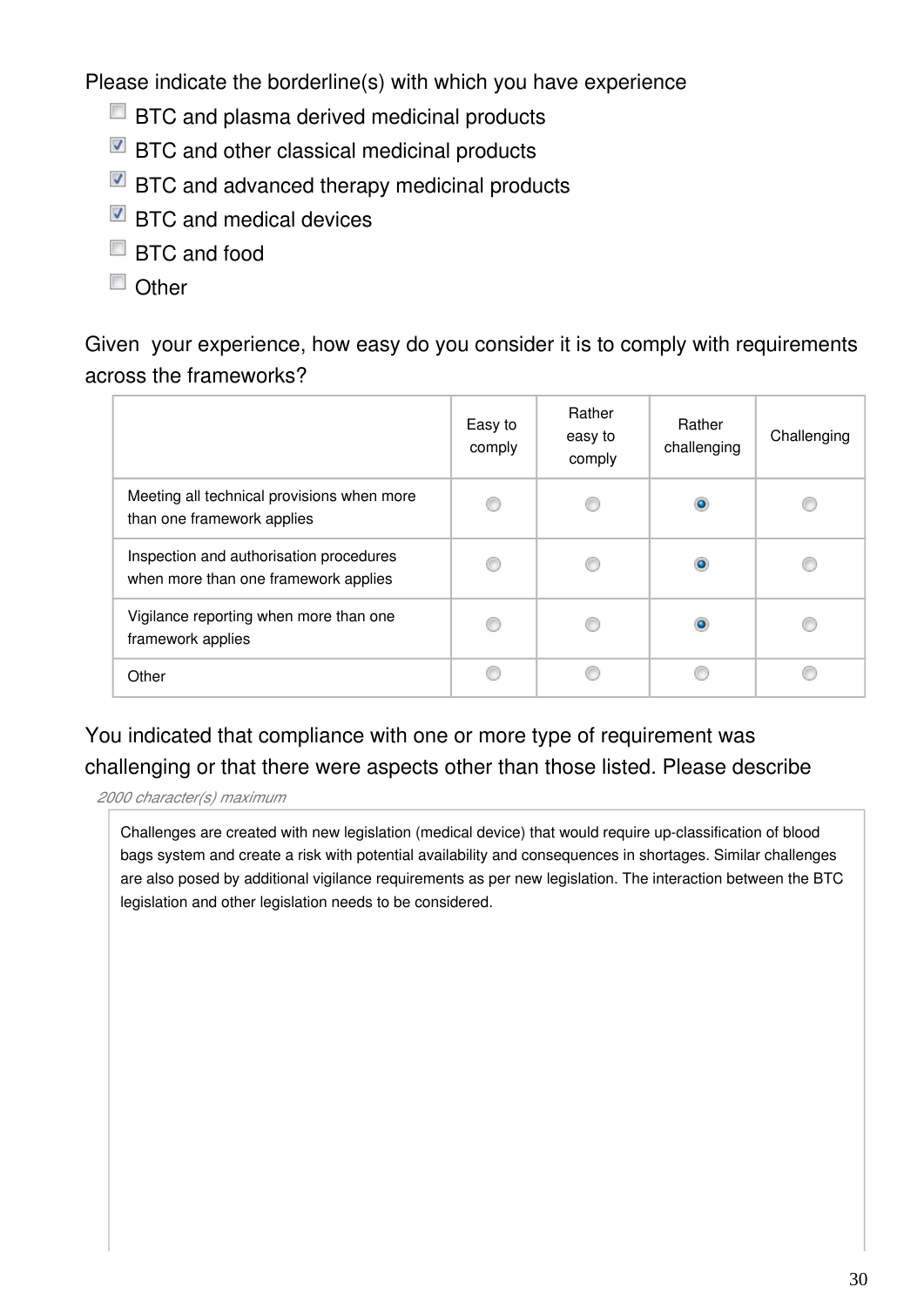Q42 Do you consider that blood competent authorities should be able to authorise storage of plasma that is collected for the manufacture of medicinal products?

- <sup>o</sup> Yes
- $\circ$  No
- <sup>O</sup> No answer

#### Please explain your reasons

*1000 character(s) maximum*

As recently published in EU program of COVID-19 convalescent plasma collection and transfusion blood establishments complying with the donation, collection, processing, and testing criteria should be authorised by the competent authority. Authorization requirements should be harmonized across member states since some member states has put more stringent requirements.

Q43 To what extent do you consider the current blood donor selection and testing requirements appropriate for plasma collected for manufacture of plasma-derived medicinal products?

- <sup>O</sup> Inappropriate
- <sup>o</sup> Somewhat inappropriate
- <sup>O</sup> Appropriate
- <sup>O</sup> No answer

#### Please explain what you consider is inappropriate

#### *1000 character(s) maximum*

Donor selection process differs across member states. It will be beneficial to have agreement on rules and practices for donor selection, differentiation between first time and repeated donor including type of donation. Different testing requirements across different member states. More stringent requirements create a complex and unclear situation that leads to challenging situation on distribution of these substances between member states.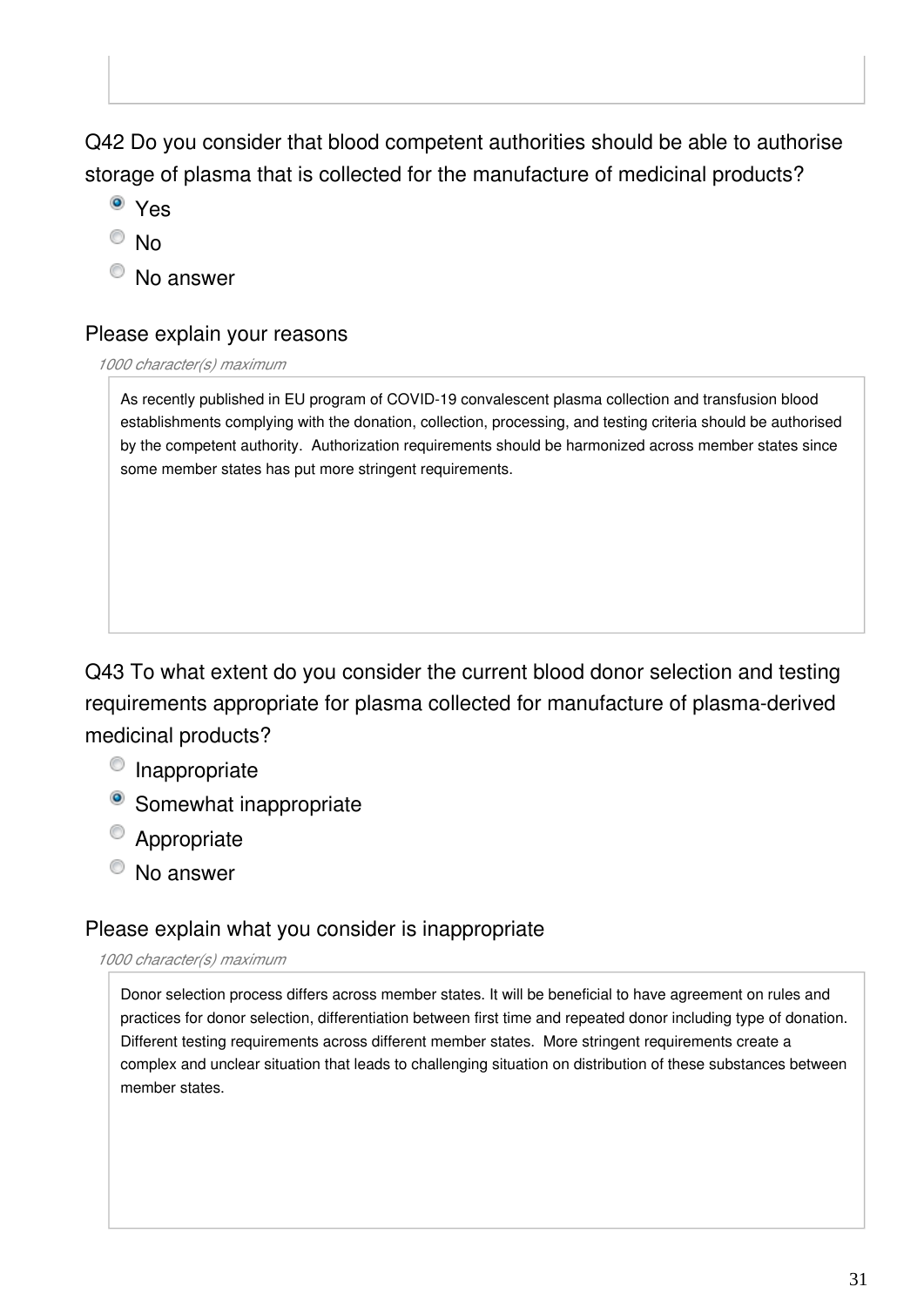Q44 Have you experienced difficulties related to the BTC legislation when importing tissues or cells for the manufacture of ATMPs or importing manufactured ATMPs

- Yes
- $\odot$  No
- $\bullet$  No answer

Please explain and suggest how this might be resolved in revised BTC legislation

*1000 character(s) maximum*

In some instances, challenging donor traceability and different testing requirements including re-testing upon importing.

### Q45 Have you experienced difficulties related to the BTC legislation when exporting tissues or cells for the manufacture of ATMPs, or exporting manufactured ATMPs?

- Yes
- $\bullet$  No
- <sup>O</sup> No answer

### **Interplay between regulatory frameworks when more than one applies to a substance /product**

Q46 To what extent do you consider that interplay between regulated frameworks (BTC, medicinal products, medical devices) would be improved by increased cooperation between authorities in the different sectors at **Member State level**?

5

Q47 To what extent do you consider that interplay between regulated frameworks (BTC, medicinal products, medical devices) would be improved by increased cooperation between authorities in the different sectors at **EU level**?

5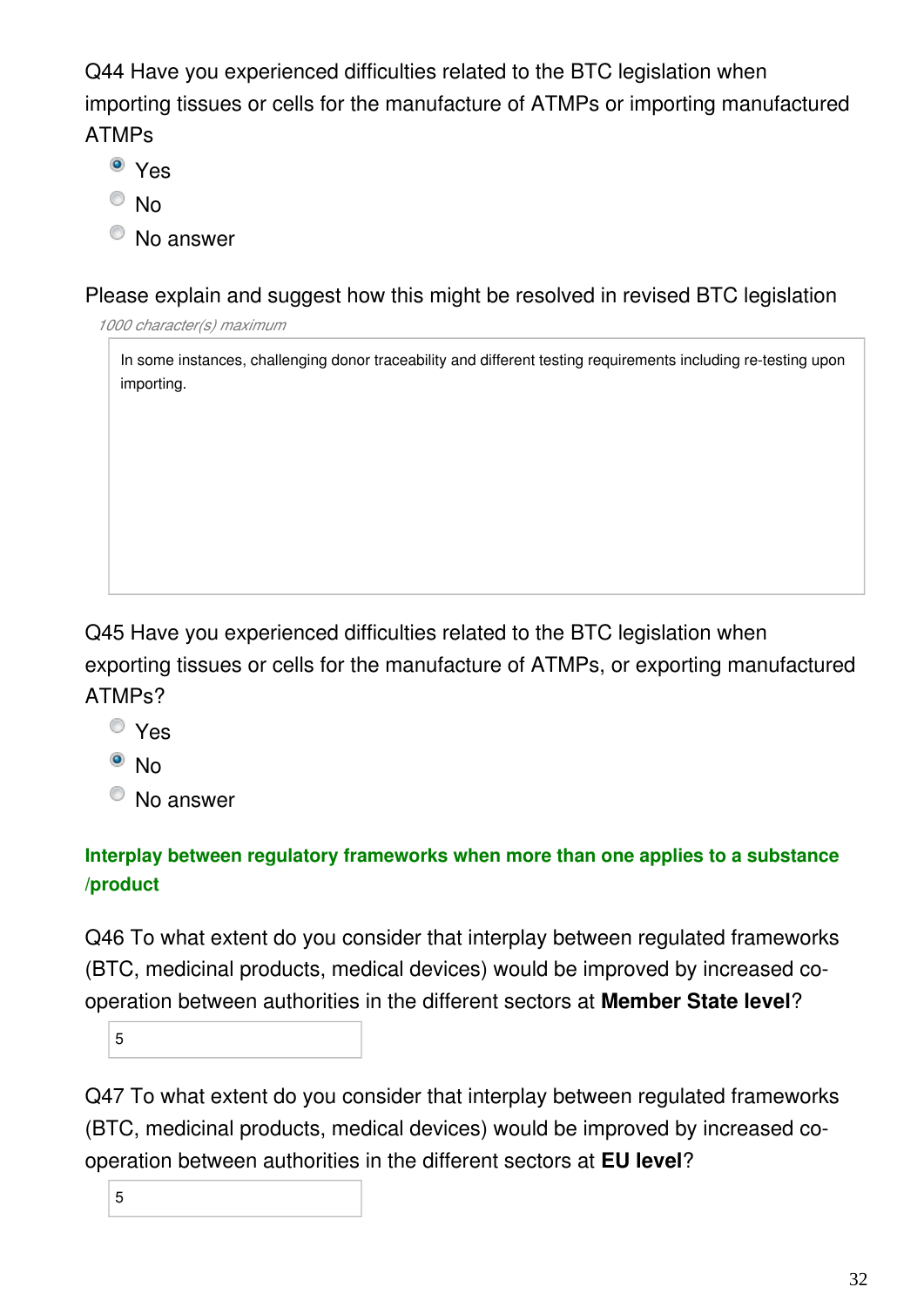### Q48 If you have general comments on other topics related to innovation in the BTC sector, please enter them here

*2000 character(s) maximum*

Future EU legislation should be designed and harmonized to help foster innovation and its uptake. The definition of an advanced therapy medicinal product (ATMP) is clearly elaborated in Regulation 1394/2007 and Annex I, Part IV of Directive 2001/83/EC. The current approach of regulating ATMPs under the pharmaceuticals framework ensures the highest standards of scientific evaluation are performed. This approach assures stability for future investment in novel cell and tissue-based medicines and should be maintained to protect public health.

Nevertheless, there can be challenges in identifying which requirements from which framework apply at a specific timepoint in the development and manufacturing lifecycle. There can even be challenges in determining whether material falls under the Blood Directive or the Tissues and Cells Directive before entering ATMP manufacturing process.

Navigating the interplay between different regulatory frameworks can present challenges. A centralized approach to establishing and maintaining technical standards is a first step in streamlining the current system. Another suggestion could be to establish a series of roadmaps for different innovative therapy 'models' that sit at the interface of different regulatory frameworks that can help identify inefficiencies that would benefit from streamlining and set examples to help developers navigate the various requirements. The revision of the Blood Directive is an opportunity to embed Patient Blood Management (PBM) principles. This approach optimises the care of patients who might need a blood transfusion while decreasing the amount of blood needed. The inclusion of Patient Blood Management in the Blood Directive, and its implementation across Europe in both the acute and the chronic setting, can improve patient outcomes while safeguarding the blood supply.

### **SECTION D**

#### Sufficiency of supply of blood, tissues and cells

**Although an objective of the BTC legislation was to ensure a sustainable supply of critical blood, tissues and cells, the evaluation showed that there are dependencies on certain Member States and on third countries for certain substances, in particular plasma for the manufacture of medicinal products. In addition, it was highlighted that there is a lack of legal provisions to ensure appropriate emergency measures in the event of sudden supply interruptions. All 3 policy options under consideration include measures to monitor sufficiency of supply on a routine basis and an alert requirement in the case of sudden supply threats.**

Q49 How would you rate the cost and administrative burden of implementing requirements for reporting and monitoring of activity data (e.g. donations, supply, shortages) nationally and at an EU level?

#### For blood and tissue establishments

5

#### For competent authorities

5

For hospitals/clinics that use blood, tissues and cells in patients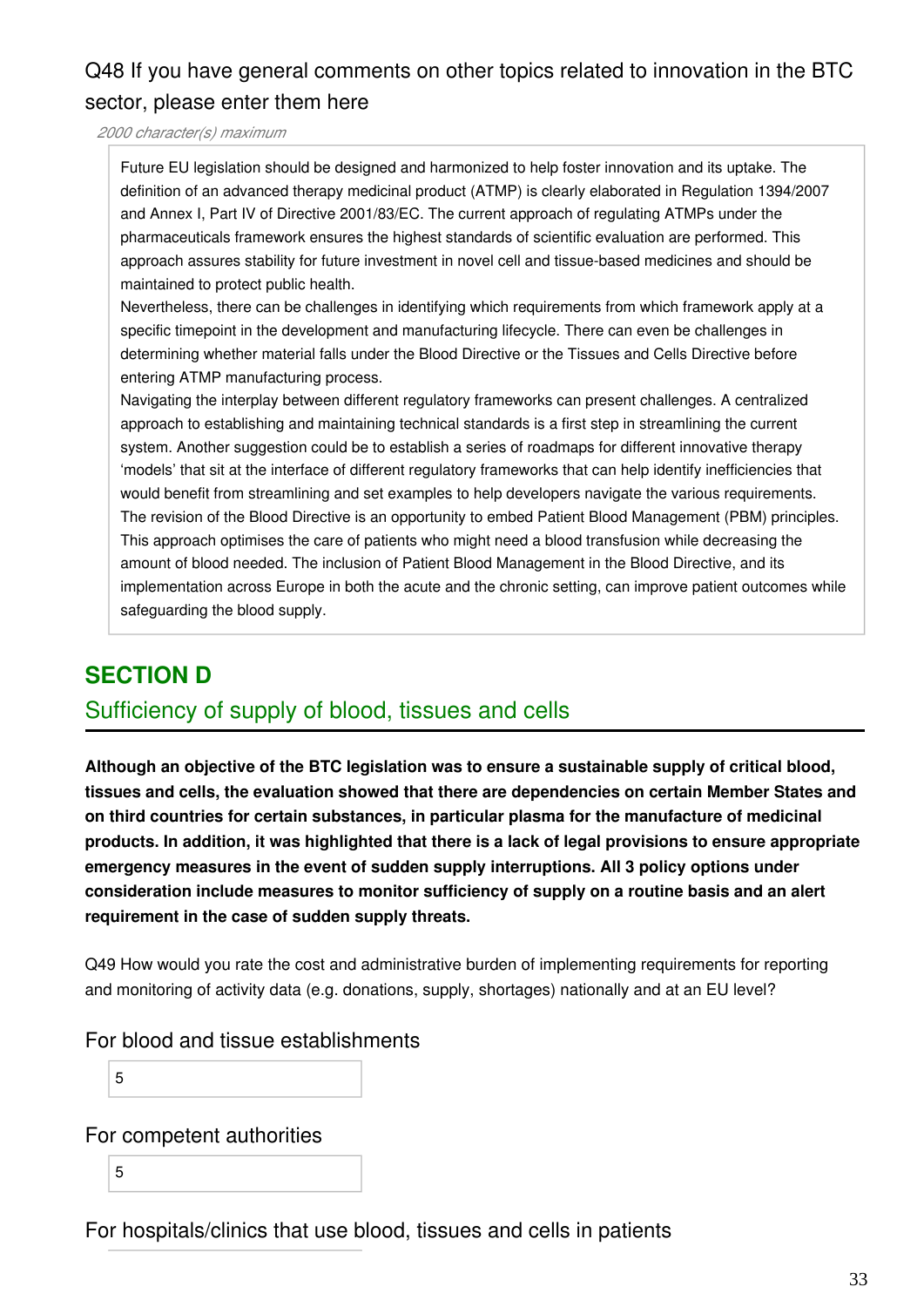**A significant reliance of the EU on the US for its supply of plasma for medicinal product manufacture is well documented and the international exchange of haematopoietic stem cells is understood and essential for matching purposes. Significant imports of some other BTC are also reported, notably corneas and bone.**

Q50 How can the EU ensure sufficiency of BTC supply for EU patients without relying on imports from third countries?

|                                                                             | Yes       | No. | <b>No</b><br>answer |
|-----------------------------------------------------------------------------|-----------|-----|---------------------|
| Investment in establishment equipment and staff                             | $\bullet$ | ⋒   |                     |
| Promotional donation campaigns                                              | $\bullet$ | ⋒   |                     |
| More trust, collaboration and exchanges between Member States               | $\bullet$ | ⋒   | A                   |
| EU platforms for the exchange of BTC between Member State<br>establishments | $\bullet$ | m   |                     |
| More appropriate policies for use in clinical settings                      | ⋒         | ⋒   | ۰                   |
| Reduced wastage                                                             | $\bullet$ | ⋒   |                     |
| Supply planning at the regional, national or EU level                       | $\bullet$ | ⋒   |                     |
| Provisions to allow export bans                                             |           | ⋒   | ۰                   |
| Other                                                                       |           |     |                     |

Q51 How would you assess the burden (financial and administrative) of these measures for stakeholders and authorities?

|                                                                             | Low | Significant | High | No.<br>answer |
|-----------------------------------------------------------------------------|-----|-------------|------|---------------|
| Investment in establishment equipment and staff                             | ⋒   |             | ⋒    | $\bullet$     |
| Promotional donation campaigns                                              | ⋒   |             |      | $\bullet$     |
| More trust, collaboration and exchanges between Member<br><b>States</b>     |     |             |      |               |
| EU platforms for the exchange of BTC between Member State<br>establishments | ⋒   |             |      |               |
| More appropriate policies for use in clinical settings                      | ∩   | ⋒           | ⊙    | $\bullet$     |
| Reduced wastage                                                             | ⋒   |             | ⋒    | $\bullet$     |
| Supply planning at the regional, national or EU level                       | ∩   | ⋒           | ⊙    | $\bullet$     |
| Provisions to allow export bans                                             | ⊙   |             | ⋒    | $\bullet$     |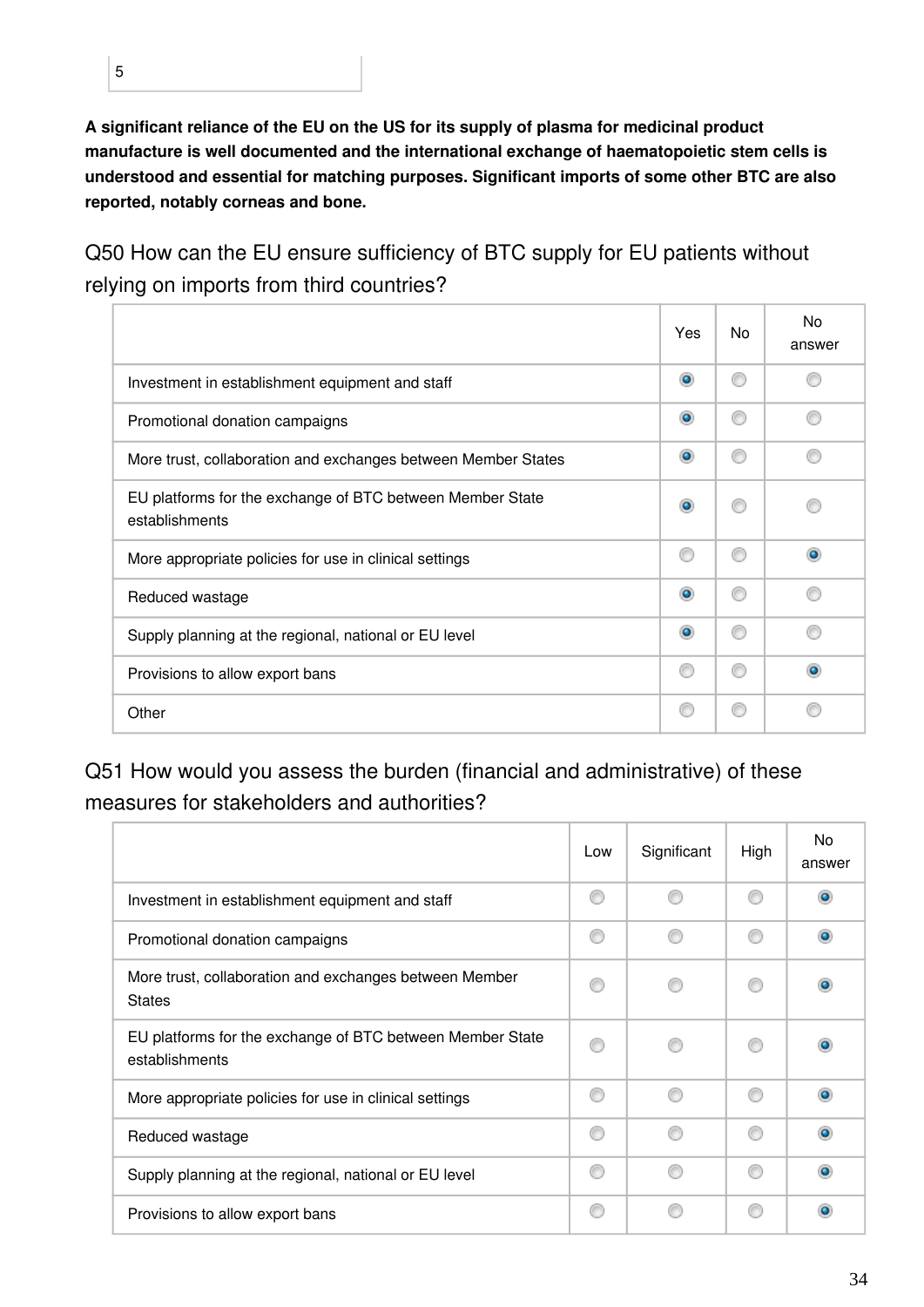### Q52 If you have other comments on measures to support the achievement of BTC sufficiency, please enter them here

*2000 character(s) maximum*

A sufficient and sustainable supply of e.g. blood components in the event of outbreak caused by emerging situation should be established. Interaction between the BTC legislation and other legislation (e.g. medical device). Re-classification of existing medical devices and their usage in connection with BTC may create a risk in terms of availability of components with potential resulting in shortages. Implementation of automation and traceability using novel technologies should be implemented in the interest of donors and recipients' safety. Implementation of technologies providing greater level of safety should be prioritized.

Q53 How can it be ensured that BTC are allocated according to clinical need?

- Requirements for priority allocation rules at establishment level led by clinicians
- Requirements for priority allocation rules at national level led by clinicians
- Requirements for priority allocation rules at EU level led by clinical expert committees
- $\bullet$  No requirements leave establishments collect and supply according to demand
- <sup>O</sup> Other

### Q54 If you have general comments on other topics related to the sufficiency of the BTC supply, please enter them here

*2000 character(s) maximum*

Future EU legislation should be designed and harmonized to foster innovation and its uptake.The revision of the Blood Directive is an opportunity to embed Patient Blood Management (PBM) principles.This approach optimises the care of patients who might need a blood transfusion while decreasing the amount of blood needed.The inclusion of PBM in the Blood Directive, and its implementation across Europe in both the acute and the chronic setting, can improve patient outcomes while safeguarding the blood supply. We strongly believe that the directive should also contribute to best managing the existing blood supply by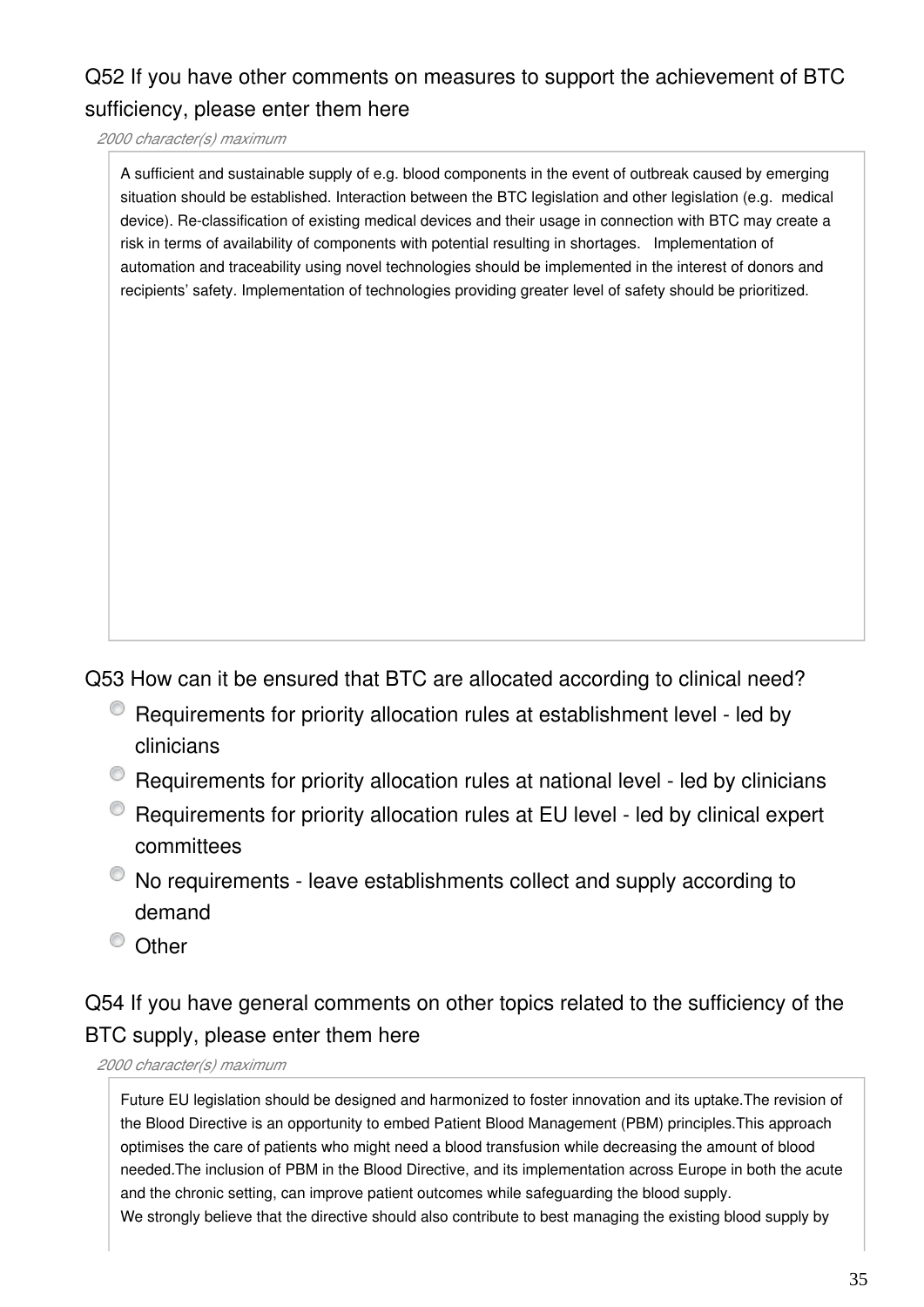encouraging Member States to introduce policies aimed at driving hospitals to implement PBM.PBM is an evidence-based bundle of care to optimize medical and surgical patient outcomes by clinically managing and preserving a patient's blood.By optimizing patients red cell mass, minimizing blood loss and bleeding and optimizing and harnessing the reserve of anemia, PBM leads to reduced mortality and morbidity, lower transfusion rates and increased hospital savings.

PBM is not only valuable in the surgical setting, but also in medical care for chronic diseases (including cancer), especially as around 2/3 of red blood cell transfusions are used in medical care of chronic diseases. PBM standards should be developed by ECDC and/or EDQM, that could then inform harmonized PBM guidelines across Member States. This will support optimization of clinical practice of transfusion as per WHO guidance. This will also support patient safety while conserving the blood supply. In the COVID-19 context, this is now even more important to help improve patient outcomes while managing the impact of the crisis on blood supplies.

Implementation of PBM would require monitoring & data collection across Europe, including types of uses, indications, observance of PBM guidelines and WHO/EDQM guidance in the field, as well as educational efforts towards healthcare providers.

### General comments and supporting documents

Q55 If you have general comments on other topics related to the revision of the EU legislation on blood, tissues and cells, please enter them here.

*2000 character(s) maximum*

"EFPIA calls on the EMA to quickly issue the update of the position statement on Creutzfeldt-Jakob disease and plasma-derived and urine-derived medicinal products, following the public consultation closed in October 2019, to address critical issues that may arise in different Member States."

#### You may upload one supporting document to your submission here.

Only files of the type pdf,txt,doc,docx,odt,rtf are allowed

#### **THANK YOU FOR YOUR CONTRIBUTION!**